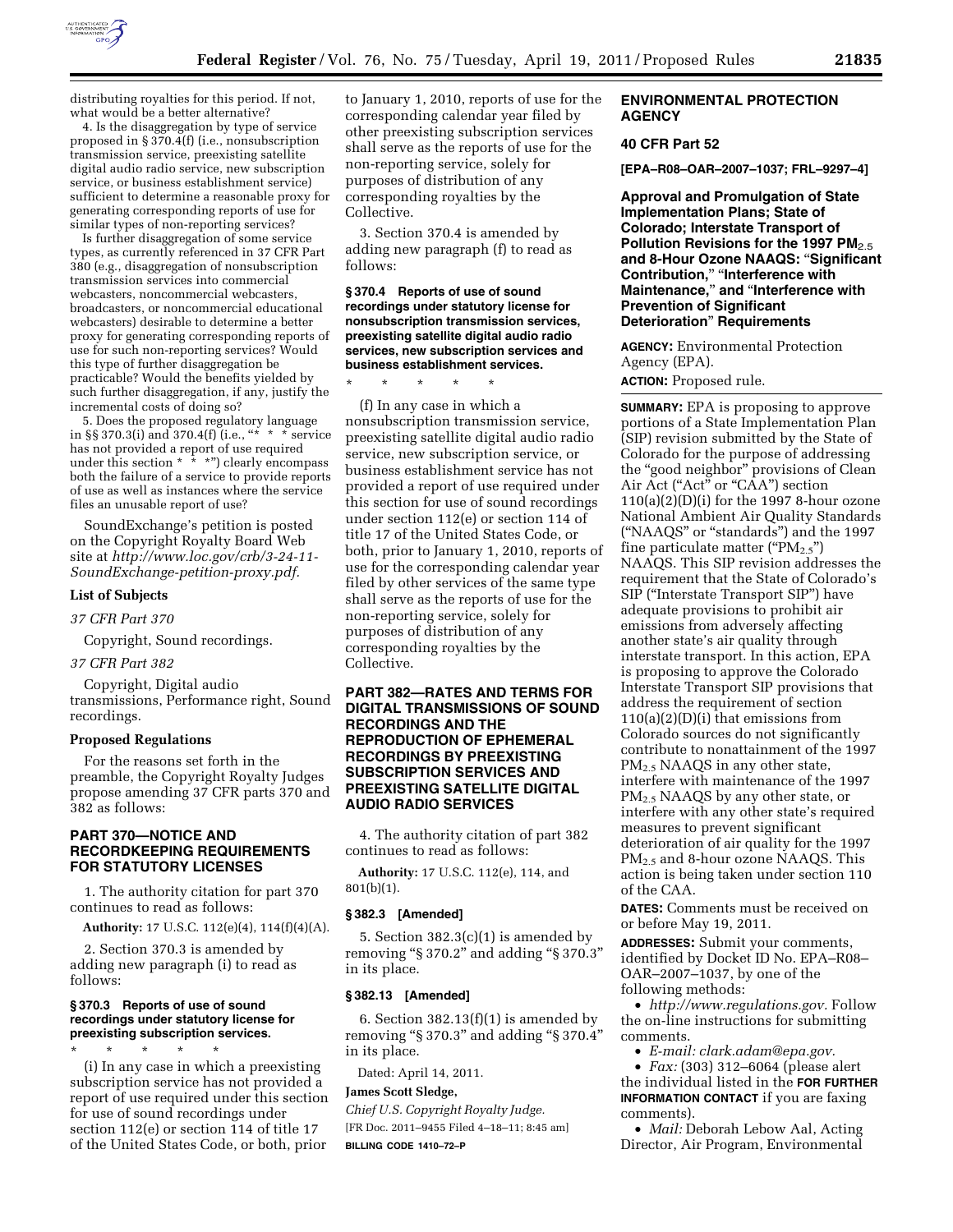Protection Agency (EPA), Region 8, Mailcode 8P–AR, 1595 Wynkoop Street, Denver, Colorado 80202–1129.

• *Hand Delivery:* Deborah Lebow Aal, Acting Director, Air Program, Environmental Protection Agency (EPA), Region 8, Mailcode 8P–AR, 1595 Wynkoop, Denver, Colorado 80202– 1129. Such deliveries are only accepted Monday through Friday, 8 a.m. to 4:30 p.m., excluding Federal holidays. Special arrangements should be made for deliveries of boxed information.

*Instructions:* Direct your comments to Docket ID No. EPA–R08–OAR–2007– 1037. EPA's policy is that all comments received will be included in the public docket without change and may be made available online at *[http://](http://www.regulations.gov)  [www.regulations.gov,](http://www.regulations.gov)* including any personal information provided, unless the comment includes information claimed to be Confidential Business Information (CBI) or other information whose disclosure is restricted by statute. Do not submit information that you consider to be CBI or otherwise protected through *[http://](http://www.regulations.gov)  [www.regulations.gov](http://www.regulations.gov)* or e-mail. The *<http://www.regulations.gov>* Web site is an ''anonymous access'' system, which means EPA will not know your identity or contact information unless you provide it in the body of your comment. If you send an e-mail comment directly to EPA, without going through *[http://](http://www.regulations.gov)  [www.regulations.gov,](http://www.regulations.gov)* your e-mail address will be automatically captured and included as part of the comment that is placed in the public docket and made available on the Internet. If you submit an electronic comment, EPA recommends that you include your name and other contact information in the body of your comment and with any disk or CD–ROM you submit. If EPA cannot read your comment due to technical difficulties and cannot contact you for clarification, EPA may not be able to consider your comment. Electronic files should avoid the use of special characters, any form of encryption, and be free of any defects or viruses. For additional instructions on submitting comments, go to Section I. General Information of the

**SUPPLEMENTARY INFORMATION** section of this document.

*Docket:* All documents in the docket are listed in the *[http://](http://www.regulations.gov) [www.regulations.gov](http://www.regulations.gov)* index. Although listed in the index, some information is not publicly available, e.g., CBI or other information whose disclosure is restricted by statute. Certain other material, such as copyrighted material, will be publicly available only in hard copy. Publicly-available docket materials are available either

electronically in *[http://](http://www.regulations.gov) [www.regulations.gov](http://www.regulations.gov)* or in hard copy at the Air Program, Environmental Protection Agency (EPA), Region 8, Mailcode 8P–AR, 1595 Wynkoop, Denver, Colorado 80202–1129. EPA requests that if at all possible, you contact the individual listed in the **FOR FURTHER INFORMATION CONTACT** section to view the hard copy of the docket. You may view the hard copy of the docket Monday through Friday, 8 a.m. to 4 p.m., excluding Federal holidays.

# **FOR FURTHER INFORMATION CONTACT:**

Adam Clark, Air Program, U.S. Environmental Protection Agency, Region 8, Mailcode 8P–AR, 1595 Wynkoop, Denver, Colorado 80202– 1129, (303) 312–7104, *[clark.adam@epa.gov.](mailto:clark.adam@epa.gov)* 

#### **SUPPLEMENTARY INFORMATION:**

#### **Definitions**

For the purpose of this document, we are giving meaning to certain words or initials as follows:

(i) The words or initials *Act* or *CAA*  mean or refer to the Clean Air Act, unless the context indicates otherwise.

(ii) The words *EPA, we, us* or *our*  mean or refer to the United States Environmental Protection Agency.

(iii) The initials *SIP* mean or refer to State Implementation Plan.

(iv) The words *Colorado* and *State*  mean the State of Colorado.

# **Table of Contents**

I. General Information What should I consider as I prepare my

comments for EPA?

- II. What proposed action is EPA taking?
- III. What is the background for this proposed action?
- IV. What is the state process to submit these materials to EPA?
- V. EPA's Review and Technical Information A. Background on Section 110(a)(2)(D)(i)(I)
	- B. EPA's Evaluation of Colorado's Significant Contribution to Nonattainment
	- C. EPA's Evaluation of Colorado's Interference With Maintenance D. EPA's Evaluation of Colorado's
- Prevention of Significant Deterioration (PSD)
- VI. Summary of Proposed Action

VII. Statutory and Executive Order Review

### **I. General Information**

*What should I consider as I prepare my comments for EPA?* 

1. *Submitting CBI.* Do not submit CBI to EPA through *[http://](http://www.regulations.gov) [www.regulations.gov](http://www.regulations.gov)* or e-mail. Clearly mark the part or all of the information that you claim to be CBI. For CBI information in a disk or CD–ROM that you mail to EPA, mark the outside of the disk or CD–ROM as CBI and then

identify electronically within the disk or CD–ROM the specific information that is claimed as CBI. In addition to one complete version of the comment that includes information claimed as CBI, a copy of the comment that does not contain the information claimed as CBI must be submitted for inclusion in the public docket. Information so marked will not be disclosed except in accordance with procedures set forth in 40 CFR part 2.

2. *Tips for Preparing Your Comments.*  When submitting comments, remember to:

a. Identify the rulemaking by docket number and other identifying information (subject heading, **Federal Register** date and page number).

b. Follow directions—The agency may ask you to respond to specific questions or organize comments by referencing a Code of Federal Regulations (CFR) part or section number.

c. Explain why you agree or disagree; suggest alternatives and substitute language for your requested changes.

d. Describe any assumptions and provide any technical information and/ or data that you used.

e. If you estimate potential costs or burdens, explain how you arrived at your estimate in sufficient detail to allow for it to be reproduced.

f. Provide specific examples to illustrate your concerns, and suggest alternatives.

g. Explain your views as clearly as possible, avoiding the use of profanity or personal threats.

h. Make sure to submit your comments by the comment period deadline identified.

#### **II. What proposed action is EPA taking?**

EPA is proposing to approve a portion of Colorado's Interstate Transport SIP revision for the 1997 8-hour ozone and 1997  $PM<sub>2.5</sub> NAAGS$ . This revision was submitted by the State on March 31, 2010.1 Specifically, we are proposing to approve the portion of the plan that addresses the following requirements of CAA section  $110(a)(2)(D)(i)$  which prohibit air pollutant emissions within the State that: (1) Significantly contribute to nonattainment of the 1997 PM2.5 NAAQS in any other state; (2) interfere with maintenance of the 1997 PM2.5 NAAQS by any other state; and (3) interfere with any other state's required measures to prevent significant deterioration of its air quality with

<sup>1</sup>The March 31, 2010 submission superseded earlier SIP submissions with respect to the section 110(a)(2)(D)(i) requirements that are the subject of this proposed action.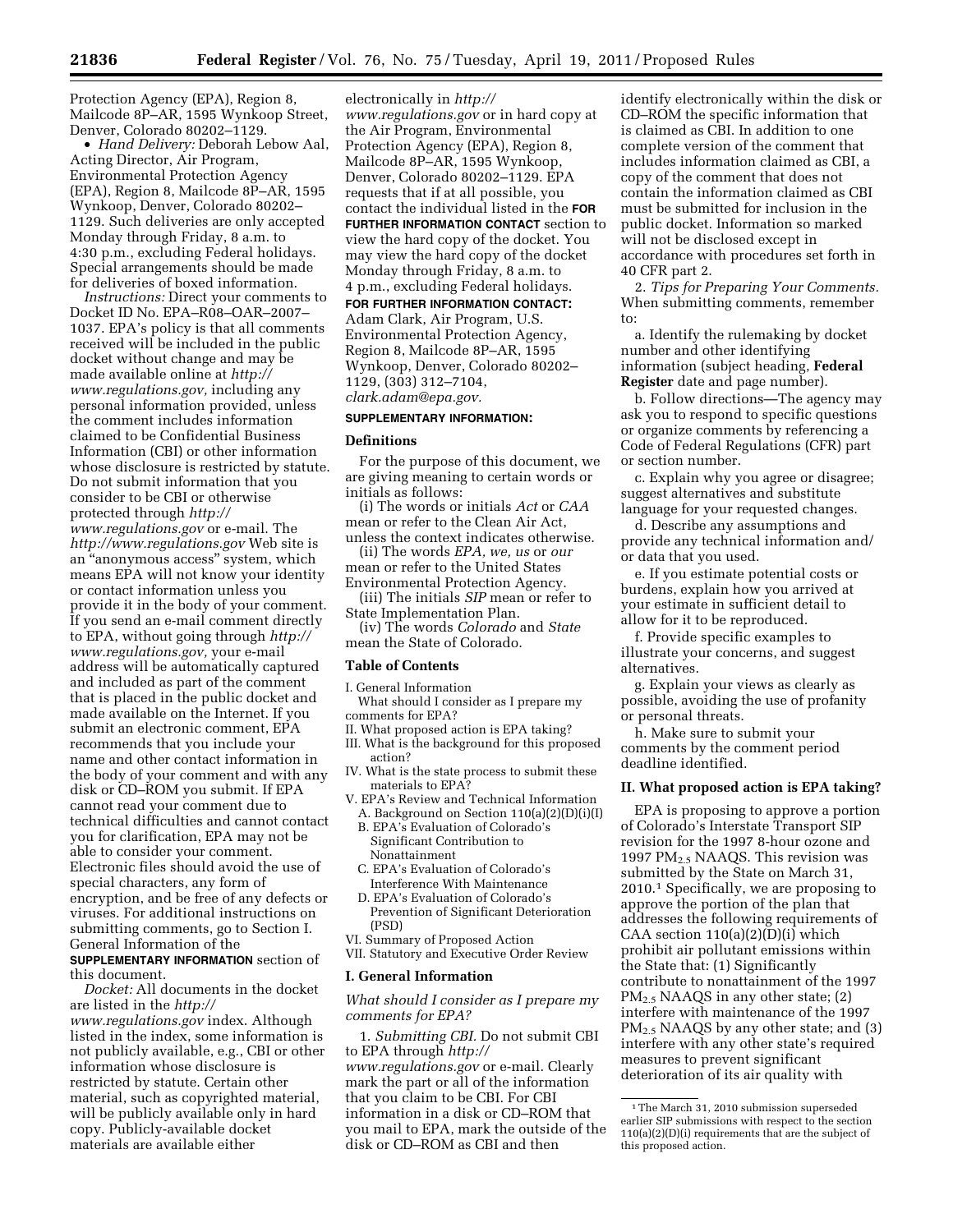respect to the 1997 PM<sub>2.5</sub> and 8-hour ozone NAAQS.

## **III. What is the background for this proposed action?**

On July 18, 1997, EPA promulgated new NAAQS for ozone and for PM2.5. This action is being taken in response to the promulgation of both the 1997 ozone and  $PM_{2.5}$  NAAQS. Section 110(a)(1) of the CAA requires states to submit SIPs to address a new or revised NAAQS within 3 years after promulgation of such standards, or within such shorter period as EPA may prescribe. Section 110(a)(2) lists the elements that such new SIPs must address, as applicable, including section  $110(a)(2)(\overline{D})(i)$ , which pertains to interstate transport of certain emissions. On August 15, 2006, EPA issued its ''Guidance for State Implementation Plan (SIP) Submissions to Meet Current Outstanding Obligations Under Section 110(a)(2)(D)(i) for the 8-Hour Ozone and PM2.5 National Ambient Air Quality Standards" ("2006 Guidance").<sup>2</sup> The 2006 Guidance recommends ways states may, in their submissions, meet the requirements of section 110(a)(2)(D)(i) for the 1997 8-hour ozone and  $PM_{2.5}$ standards.

As identified in the 2006 Guidance, the ''good neighbor'' provisions in section  $110(a)(2)(D)(i)$  require each state to submit a SIP that prohibits emissions that adversely affect another state in the ways contemplated in the statute. Section 110(a)(2)(D)(i) identifies four distinct requirements related to the impacts of interstate transport. The SIP must prevent sources in the state from emitting pollutants in amounts which will: (1) Contribute significantly to nonattainment of the NAAQS in any other state; (2) interfere with maintenance of the NAAQS by any other state; (3) interfere with required measures to prevent significant deterioration of air quality in any other state; or (4) interfere with efforts to protect visibility in any other state. In this rulemaking EPA is addressing the first three requirements of section 110(a)(2)(D)(i).

On June 11, 2008, the State of Colorado submitted to EPA an Interstate Transport SIP addressing all four requirements of CAA section  $110(a)(2)(D)(i)$  for the 1997 8-hour ozone and PM2.5 NAAQS. In response to EPA's concerns regarding the June 11, 2008 submission, the State later submitted

two superseding interstate transport SIP revisions: (a) A June 18, 2009 submission addressing requirements (1) and  $(2)$  of section  $110(a)(2)(D)(i)$  for the 1997 8-hour ozone NAAQS; and (b) a March 31, 2010 submission addressing requirements (3) and (4) for the 1997 8 hour ozone NAAQS and requirements (1) through (4) for the 1997  $PM_{2.5}$ NAAQS. EPA has previously approved the ''significant contribution to nonattainment'' and the ''interfere with maintenance'' requirements for the State of Colorado for the 1997 8-hour ozone NAAQS in final rule actions published June 3 and November 22, 2010 (75 FR 31306; 75 FR 71029). EPA proposed approval of the ''interfere with visibility'' requirement for the 1997 8 hour ozone and PM<sub>2.5</sub> NAAQS on February 14, 2011 (76 FR 8326). In this rulemaking EPA is evaluating only the portions of Colorado's March 31, 2010 submission that address requirements  $(1)$ ,  $(2)$ , and  $(3)$  for the 1997 PM<sub>2.5</sub> NAAQS, and requirement (3) for the 1997 8-hour ozone NAAQS. In its submission, the State indicated that its current SIP already contains provisions adequate to prevent such contribution and interference. EPA is proposing to find that, as stated by Colorado in the March 31, 2010 submission, the Colorado Interstate Transport SIP has adequate provisions addressing requirements (1), (2), and (3) of section 110(a)(2)(D)(i) for the 1997  $PM_{2.5}$ NAAQS and requirement (3) for the 1997 8-hour ozone NAAQS.

### **IV. What is the state process to submit these materials to EPA?**

Section 110(k) of the CAA addresses EPA's rulemaking action on SIP submissions by states. The CAA requires states to observe certain procedural requirements in developing SIP revisions for submission to EPA. Sections 110(a)(1) and (2) of the CAA require that each SIP revision be adopted after reasonable notice and public hearing. This must occur prior to the revision being submitted by a state to EPA.

The Colorado Air Quality Control Commission (AQCC) held a public hearing in December 2009 for the Interstate Transport SIP revision: ''State of Colorado Implementation Plan To Meet the Requirements of the Clean Air Act Section 110(a)(2)(D)(i)(I) and (II)— Regarding Interstate Transport for the 1997 8-Hour Ozone and PM<sub>2.5</sub> NAAQS." The AQCC adopted this revision on January 13, 2010, and the State submitted it to EPA on March 31, 2010. As discussed above, the March 31, 2010 submission addresses the elements of

 $110(a)(2)(D)(i)$  that are the subject of this proposed action.

EPA has reviewed the March 31, 2010, submission from the State of Colorado and has determined that the State met the requirements for reasonable notice and public hearing under section 110(a)(1) and (2) of the CAA.

# **V. EPA's Review and Technical Information**

EPA is evaluating the State's submission in light of the statutory requirements of section 110(a)(2)(D)(i). In particular, section  $110(a)(2)(D)(i)(I)$ requires that a SIP contain provisions adequate to prevent emissions from sources in that state from contributing significantly to nonattainment of the relevant NAAQS, or interfering with maintenance of the relevant NAAQS, in any other state. Section  $110(a)(2)(D)(i)(II)$  contains a similar requirement that a SIP contain provisions adequate to prevent emissions from sources in the state from interfering with measures required to prevent significant deterioration of air quality in any other state.

To assist states with SIP submissions for the 1997 8-hour ozone NAAQS and the 1997 PM2.5 NAAQS, EPA issued the 2006 Guidance to make recommendations with respect to all four requirements of section 110(a)(2)(D)(i). More recently, EPA has proposed a rule (''Transport Rule Proposal") addressing the "significant" contribution to nonattainment'' and ''interfere with maintenance'' requirements of  $110(a)(2)(D)(i)$  for many states located in the eastern United States.3 Although Colorado is not among the states that EPA is considering for inclusion within the geographic region that may be covered by the final rule that will be based upon the Transport Rule Proposal, EPA is using a comparable approach to evaluate the emissions from sources in Colorado, as well as considering certain data developed to support the Transport Rule Proposal as discussed in more detail below, as part of evaluating the issue of interstate transport from Colorado for the first two requirements. For the third requirement, EPA is evaluating the SIP submission from the state in light of the recommendations contained in the Agency's prior 2006 guidance document and in light of other subsequent actions as discussed below.

<sup>2</sup>Memorandum from William T. Harnett entitled, ''Guidance for State Implementation Plan (SIP) Submissions To Meet Current Outstanding Obligations Under Section 110(a)(2)(D)(i) for the 8 hour Ozone and PM2.5 National Ambient Air Quality Standards'' (Aug. 15, 2006).

<sup>&</sup>lt;sup>3</sup> "Federal Implementation Plans To Reduce Interstate Transport of Fine Particulate Matter and Ozone,'' 75 FR 45210 (Aug. 2, 2010).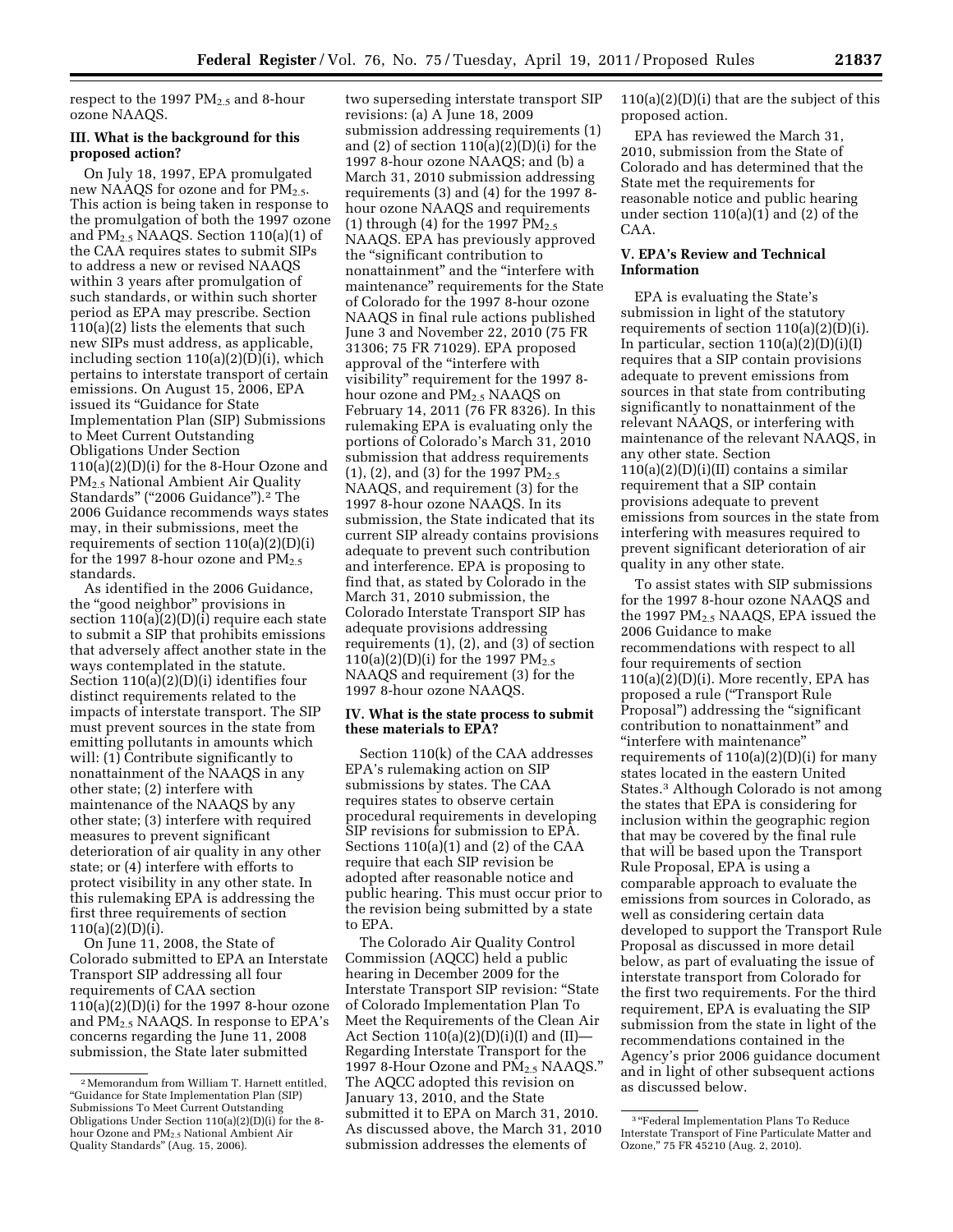# *A. Background on Section 110(a)(2)(D)(i)(I)*

The first two elements of section  $110(a)(2)(D)(i)$  require states to have SIPs with adequate provisions to prevent any source or other type of emissions activity within the state from emitting air pollutants in amounts that will "contribute significantly" to nonattainment in other states or will ''interfere with maintenance'' of the NAAQS by any other state. The terms ''contribute significantly'' and ''interfere with maintenance'' are not defined in the statute. Therefore, EPA has interpreted these terms in past regulatory actions addressing interstate transport, such as the 1998  $NO<sub>x</sub>$  SIP Call, in which EPA took action to eliminate emissions of  $NO<sub>x</sub>$  that significantly contributed to nonattainment, or interfered with maintenance of, the then applicable ozone NAAQS through interstate transport of  $NO<sub>X</sub>$  and the resulting ozone.<sup>4</sup> The  $NO<sub>X</sub>$  SIP Call was the mechanism through which EPA evaluated whether or not the  $NO<sub>x</sub>$ emissions from sources in certain states had such prohibited interstate impacts, and if they had such impacts, required the states to adopt substantive SIP revisions to eliminate the  $NO<sub>x</sub>$ emissions, whether through participation in a regional cap and trade program or by other means.

After promulgation of the 1997 8-hour ozone and PM<sub>2.5</sub> NAAQS, EPA again recognized that regional transport was a serious concern throughout the eastern U.S. and therefore developed the 2005 Clean Air Interstate Rule (CAIR) to address emissions of  $SO<sub>2</sub>$  and  $NO<sub>X</sub>$  that exacerbate ambient ozone and  $PM_{2.5}$ levels in many downwind areas through interstate transport.5 Within CAIR, EPA likewise interpreted the terms "contribute significantly" and "interfere with maintenance'' as part of the evaluation of whether or not the emissions of sources in certain states had such impacts on areas that EPA determined would either be in violation of the NAAQS, or would be in jeopardy of violating the NAAQS, in a modeled future year unless actions were taken by upwind states to reduce  $SO_2$  and  $NO_X$ emissions. Through CAIR, EPA again required states that had such interstate impacts to adopt substantive SIP

revisions to eliminate the  $SO_2$  and  $NO_X$ emissions, whether through participation in a regional cap and trade program or by other means.

EPA's 2006 Guidance addressed section  $110(a)(2)(D)(i)$  requirements for the 1997 8-hour ozone and  $PM_{2.5}$ NAAQS. For those states subject to CAIR, EPA indicated that compliance with CAIR would meet the two requirements of section  $110(a)(2)(D)(i)(I)$ for these NAAQS. For states not within the CAIR region, EPA recommended that states evaluate whether or not emissions from their sources would ''contribute significantly'' or ''interfere with maintenance'' in other states, following the conceptual approach adopted by EPA in CAIR. After recommending various types of information that could be relevant for the technical analysis to support the SIP submission, such as the amount of emissions and meteorological conditions in the state, EPA further indicated that it would be appropriate for the state to assess impacts of its emissions on other states using considerations comparable to those used by EPA ''in evaluating significant contribution to nonattainment in the CAIR.'' 6 EPA did not make specific recommendations for how states should assess ''interfere with maintenance'' separately, and discussed the first two elements of section 110(a)(2)(D) together without explicitly differentiating between them.

In 2008, however, the U.S. Court of Appeals for the D.C. Circuit found that CAIR and the related CAIR federal implementation plans were unlawful.7 Among other issues, the court held that EPA had not correctly addressed the second element of section  $110(a)(2)(D)(i)(I)$  in CAIR. The court noted that ''EPA gave no independent significance to the 'interfere with maintenance' prong of section 110(a)(2)(D)(i)(I) to separately identify upwind sources interfering with downwind maintenance." <sup>8</sup> EPA's approach, the court reasoned, would leave areas that are ''barely meeting attainment'' with ''no recourse'' to address upwind emissions sources.9 The court therefore concluded that a plain language reading of the statute requires EPA to give independent meaning to the interfere with maintenance requirement of section

110(a)(2)(D) and that the approach used by EPA in CAIR failed to do so.

In addition to affecting CAIR directly, the court's decision in the North Carolina case indirectly affects EPA's recommendations to states in the 2006 Guidance with respect to the interfere with maintenance element of section  $110(a)(2)(D)(i)(I)$  because the agency's guidance suggested that states use an approach comparable to that used by EPA in CAIR. States such as Colorado developed and adopted their Interstate Transport SIPs not long after the Court's July 2008 decision, but well before EPA, in the Transport Rule Proposal (*see*  below), was able to propose a new approach for the interference with maintenance element. Without recommendations from EPA, Colorado's SIP may not have sufficiently differentiated between the significant contribution to nonattainment and interference with maintenance elements of the statute, and relied in a general way on the difference between monitored concentrations and the 1997 PM2.5 NAAQS to evaluate the impacts of State emissions on maintenance of the NAAQS in other states. It is necessary to evaluate these state submissions for section  $110(a)(2)(D)(i)(I)$  in such a way as to assure that the interfere with maintenance element of the statute is given independent meaning and is appropriately evaluated using the types of information that EPA recommended in the 2006 Guidance. To accomplish this, it is necessary to use an updated approach to this issue and to supplement the technical analysis provided by the State in order to evaluate the submissions with respect to both the significant contribution and the interfere with maintenance elements of section  $110(a)(2)(D)(i)(I)$ .

EPA has recently proposed a new rule, the ''Federal Implementation Plans to Reduce Interstate Transport of Fine Particulate Matter and Ozone'' (''Transport Rule Proposal''), in order to address interstate transport under section  $110(a)(2)(D)(i)(I)$  and the judicial remand of CAIR.10 As part of the Transport Rule Proposal, EPA specifically reexamined the section  $110(a)(2)(D)(i)(I)$  requirement that emissions from sources in a state must not ''interfere with maintenance'' of the 1997 8-hour ozone NAAQS and 1997 PM2.5 NAAQS by other states. In the proposal, EPA developed an approach to identify areas that it predicts to be close to the level of the 1997 8-hour ozone NAAQS and 1997 PM<sub>2.5</sub> NAAQS in the future, and therefore at risk to become or continue to be nonattainment

<sup>4</sup>*See,* 63 FR 57356 (Oct. 27, 1998). EPA's general approach to section 110(a)(2)(D) was upheld in *Michigan* v. *EPA,* 213 F.3d 663 (DC Cir. 2000), cert. denied, 532 U.S. 904 (2001). However, EPA's approach to interference with maintenance in the  $NO<sub>x</sub>$  SIP Call was not explicitly reviewed by the court. *See, North Carolina* v. *EPA,* 531 F.3d 896, 907–09 (DC Cir. 2008).

<sup>5</sup>*See,* 70 FR 25162 (May 12, 2005).

<sup>6</sup> 2006 Guidance at 5.

<sup>7</sup>*See, North Carolina* v. *EPA,* 531 F.3d 896 (DC Cir. 2008).

<sup>8</sup> *Id.* at 909.

<sup>9</sup> *Id.* 10 75 FR 45210 (Aug. 2, 2010).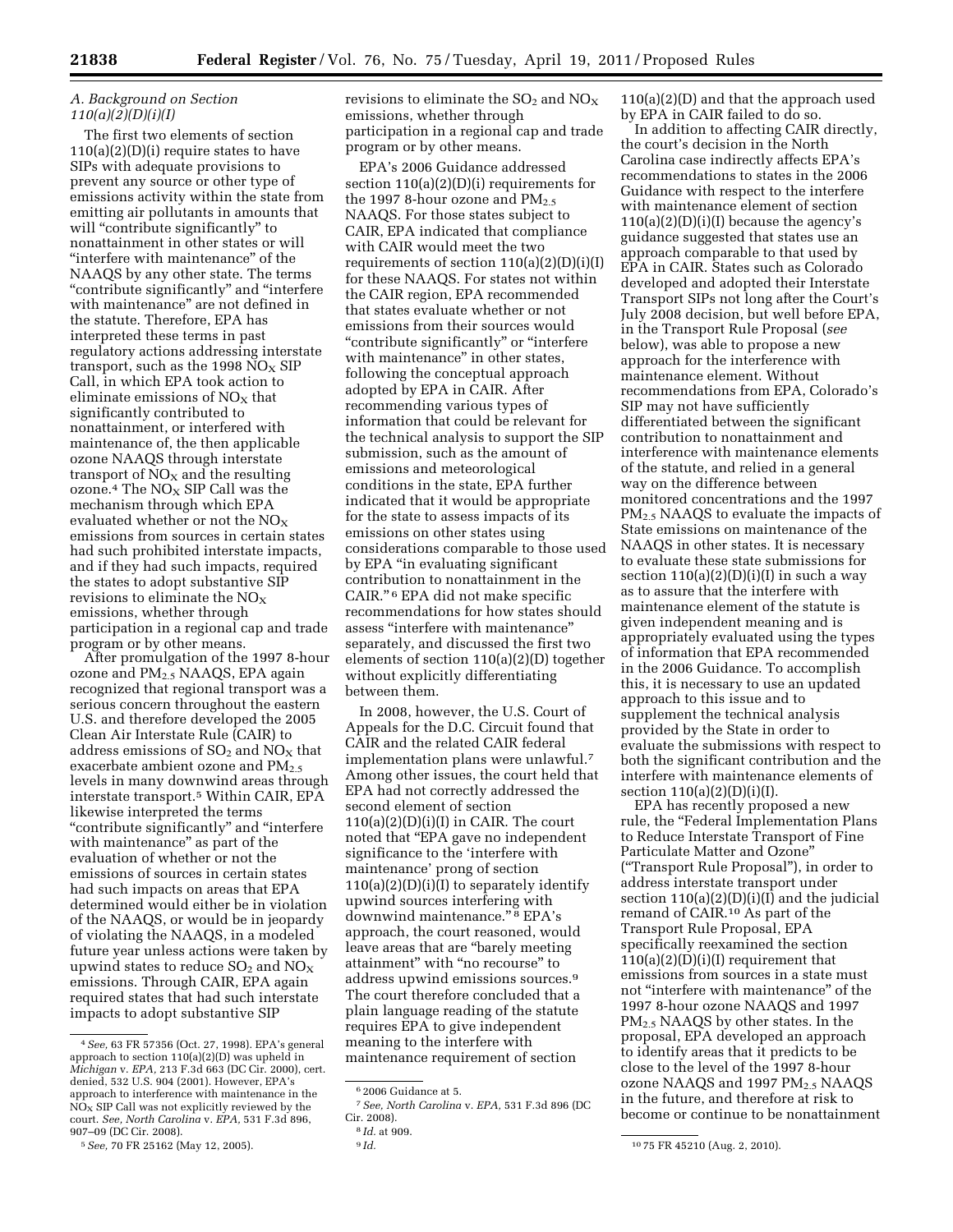for these NAAQS unless emissions from sources in other states are appropriately controlled. This approach starts by identifying those specific geographic areas for which further evaluation is appropriate and differentiating between areas where the concern is with interference with maintenance with those where the concern is with significant contribution to nonattainment.

As described in more detail below, EPA's Transport Rule analysis evaluates data from existing monitors over three overlapping three-year periods (i.e., 2003–2005, 2004–2006, and 2005– 2007), as well as air quality modeling data, in order to determine which areas are predicted to be violating the 1997 8 hour ozone and  $PM<sub>2.5</sub> NAAQS$  in 2012, and which areas are predicted potentially to have difficulty with maintaining attainment as of that date. In essence, if an area's projected data for 2012 indicates that it would be violating the NAAQS based on the average of these three overlapping periods, then this monitor location is appropriate for comparison for purposes of the significant contribution to nonattainment element of section  $110(a)(2)(D)(i)$ . If, however, an area's projected data indicate that it would be violating the NAAQS based on the highest single three year period, but not over the average of the three periods, then this monitor location is appropriate for comparison for purposes of the interfere with maintenance element of the statute.

For the PM2.5 NAAQS, EPA evaluated concentrations of both the annual  $PM_{2.5}$ NAAQS and the 24-hour  $PM_{2.5}$  NAAQS. The 1997 annual  $PM_{2.5}$  NAAQS is met when the 3-year average of the annual mean concentration is 15.0 micrograms per cubic meter  $(\mu g/m^3)$  or less. The 3year average annual mean concentration is computed at each site by averaging the daily Federal Reference Method (FRM) samples by quarter, averaging these quarterly averages to obtain an annual average, and then averaging the three annual averages to get the design value. The 1997 24-hour  $PM<sub>2.5</sub> NAAQS$ is met when the 3-year average of the annual 98th percentiles is  $65 \mu g/m^3$  or less.11 The 3-year average mean 98th percentile concentration is computed at each site by averaging the 3 individual annual 98th percentile values at each site. The 3-year average 98th percentile

concentration is referred to as the 24-hour average design value.

To project future annual  $PM_{2.5}$  design values, EPA relied on monitoring data from the AQS combined with photochemical air quality modeling results. The Transport Rule Proposal generates the projected future  $PM_{2.5}$ values based on an average of three design value periods which include the years 2003–2007 (i.e., design values for 2003–2005, 2004–2006, and 2005– 2007). The average of the three design values creates a 5-year ''weighted average'' value. The 5-year weighted average values were then projected to the future years that were analyzed for the Transport Rule Proposal.12 EPA used the 5-year weighted average concentrations to project concentrations anticipated in 2012 to determine which monitoring sites are expected to be nonattainment in this future year. EPA also projected 2012 design values based on each of the three base design value year periods (i.e., 2003–2005, 2004– 2006, and 2005–2007). The highest future projection is referred to as the ''maximum design value'' and gives an indication of potential variability in future projections due to differences in actual meteorology and emissions from what was modeled.

EPA then used these weighted averages and maximum design values to identify nonattainment and maintenance receptors. For the 1997 annual PM2.5 NAAQS, EPA defined nonattainment receptors as those sites with an annual  $PM_{2.5}$  5-year weighted average concentration (average design value) above 15.05  $\mu$ g/m<sup>3</sup> in 2012. EPA then defined as maintenance receptors those sites that are projected to be attainment based on the 5-year weighted average design value, but that have a maximum design value (based on a projected single three year period) above 15.05  $\mu$ g/m<sup>3</sup> in 2012. These maintenance sites are attaining the NAAQS based on the projected average design values, but EPA anticipates that there will be more difficulty in maintaining attainment of the NAAQS at these locations if there are adverse variations in meteorology or emissions.

By this method, EPA has identified those areas—the nonattainment receptors—that are appropriate for evaluating whether emissions from sources in another state could significantly contribute to nonattainment. Likewise, EPA has identified those areas—the maintenance

receptors—that are appropriate for evaluating whether the emissions from sources in another state could interfere with maintenance. EPA then uses a ''weight-of-evidence'' analysis, separate from that used in the Transport Rule Proposal, to examine the potential impacts of emissions from upwind states on these nonattainment and maintenance receptors in downwind states. This proposed approach for identifying those areas that are predicted to have nonattainment or maintenance problems is appropriate to evaluate the section 110(a)(2)(D)(i) SIP submission of a state for the significant contribution and interfere with maintenance elements. EPA's 2006 Guidance did not provide this specific recommendation to states, but in light of the court's decision on CAIR, EPA will itself follow this approach in acting upon the Colorado submission.

As explained in the 2006 Guidance, section 110(a)(2)(D)(i) SIP submissions from all states do not necessarily need to follow precisely the same analytical approach as CAIR. In the 2006 Guidance, EPA stated that: ''EPA believes that the contents of the SIP submission required by section  $110(a)(2)(D)(i)$  may vary depending upon the facts and circumstances related to the specific NAAQS. In particular, the data and analytical tools available at the time the State develops and submits a SIP for a new or revised NAAQS necessarily affects the contents of the required submission.'' 13 EPA also indicated in the 2006 Guidance that it did not anticipate that sources in states outside the geographic area covered by CAIR were significantly contributing to nonattainment, or interfering with maintenance, in other states.14 As noted in the Transport Rule Proposal, the more widespread and serious transport problems in the eastern United States are analytically distinct. For the 1997 8-hour ozone NAAQS and the 1997 PM2.5 NAAQS, nonattainment and maintenance problems in the western United States are relatively local in nature with only limited impacts from interstate transport.15 In the Transport Rule Proposal, EPA did not calculate interstate ozone or  $PM_{2.5}$  contributions to or from western states, including Colorado.

Accordingly, section 110(a)(2)(D)(i) SIP submissions for states not evaluated in the Transport Rule Proposal may be evaluated using a weight-of-evidence approach that takes into account available relevant information, such as

<sup>&</sup>lt;sup>11</sup> The 2006 24-hour  $PM_{2.5}$  NAAQS, which is not the subject of this action, is met when the 3-year average of the annual 98th percentile PM<sub>2.5</sub> concentrations is  $35 \mu g/m^3$  or less.

<sup>12</sup>Transport Rule Proposal, 75 FR at 45246–51. Additional information concerning these weighted averages is provided in the Western States Design Values Memo.

<sup>13</sup> 2006 Guidance at 3.

<sup>14</sup> *Id.* at 5.

<sup>15</sup>Transport Rule Proposal, 75 FR at 45227.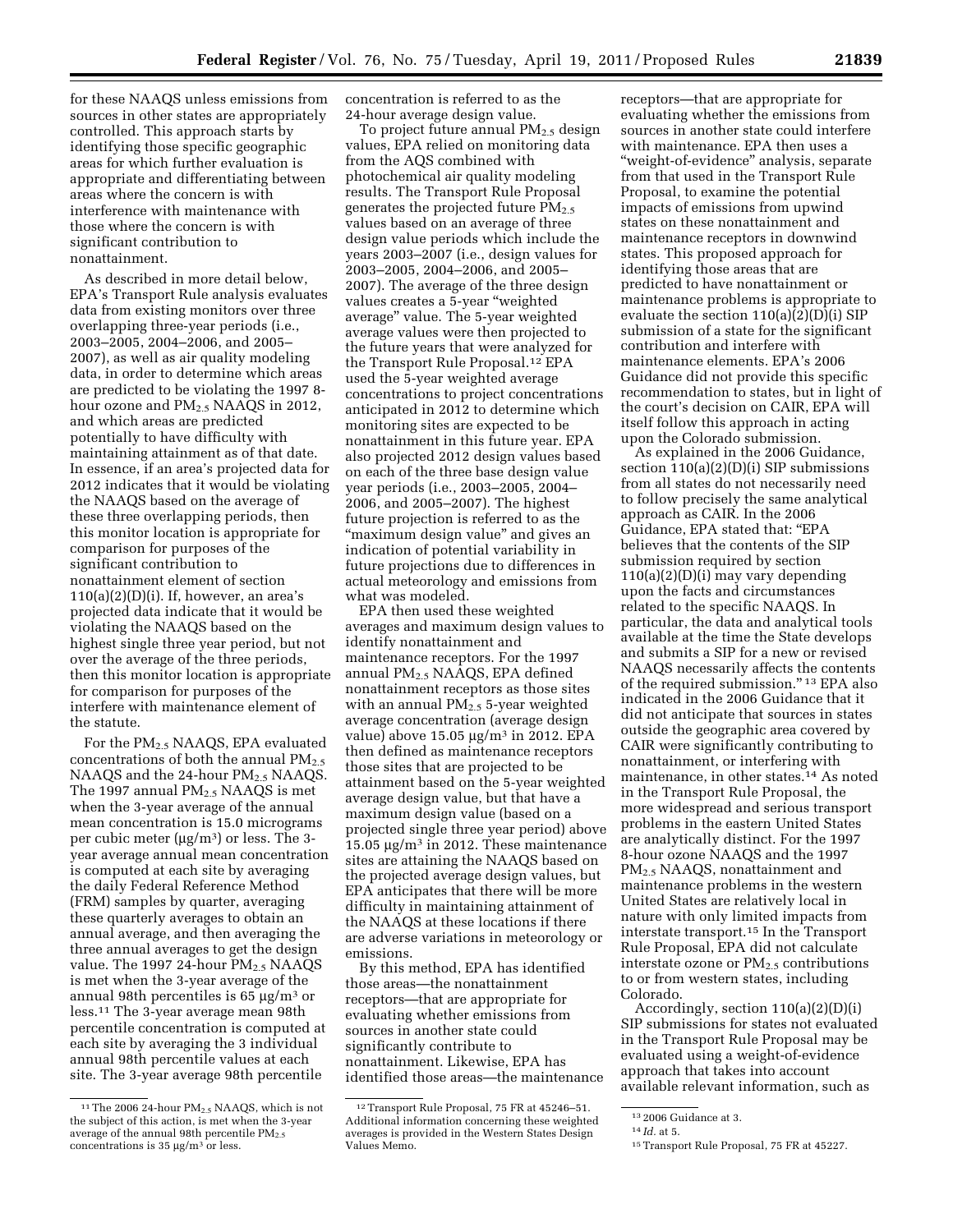that recommended by EPA in the 2006 Guidance for states outside the area affected by CAIR. Such information may include, but is not limited to, the amount of emissions in the state relevant to the NAAQS in question, the meteorological conditions in the area, the distance from the state to the nearest monitors in other states that are appropriate receptors, or such other information as may be probative to consider whether sources in the state may significantly contribute to nonattainment or interfere with maintenance of the 1997 PM<sub>2.5</sub> NAAQS in other states. These submissions can rely on modeling when acceptable modeling technical analyses are available, but modeling is not necessarily required if other available information is sufficient to evaluate the presence or degree of interstate transport in a given situation.

### *B. EPA's Evaluation of Colorado's Significant Contribution to Nonattainment*

To meet the requirements of section 110(a)(2)(D)(i), the State of Colorado on March 31, 2010 made a submission to EPA addressing all four  $110(a)(2)(D)(i)$ requirements for the 1997  $PM_{2.5}$ NAAQS, and requirements (3) and (4) for the 1997 8-hour ozone NAAQS. The State used many of the methods recommended in the 2006 Guidance. This included consideration of information such as the geographic location of violating areas and meteorological data. The State's submission also considered AQS monitoring data from Colorado and surrounding states. The State's submission concluded that its own analysis ''supports the assertion that Colorado does not contribute significantly to nonattainment in, or interfere with maintenance by, any other state with respect to the 1997  $PM_{2.5}$  NAAQS."<sup>16</sup> In its submission, the State of Colorado further indicated that its current SIP is adequate to prevent such contribution and interference, and therefore no additional reductions would be necessary to prevent such contribution or interference.

Colorado submitted its Interstate Transport SIP before the Transport Rule Proposal was completed and available. Therefore, the State could not have anticipated which nonattainment receptors EPA would consider most appropriate for the analysis of the

impact of transport from Colorado's sources on  $PM_{2.5}$  levels in other states. In this proposal, EPA therefore conducts additional analysis, using a weight-ofevidence approach separate from that used in the Transport Rule Proposal, to determine if emissions from Colorado sources significantly contribute to nonattainment of the 1997  $PM_{2.5}$ NAAQS in any other state. This analysis considers: (a) Portions of EPA modeling and analysis conducted for the 2005 CAIR and the 2010 Transport Rule Proposal;17 (b) projections of western nonattainment and maintenance receptors based on Transport Rule modeling; 18 and (c) geographical, topographical and meteorological factors relevant to the potential for pollution transport. None of these factors is by itself determinative of whether emissions from Colorado significantly contribute to nonattainment of the 1997  $PM_{2.5}$ NAAQS in any other state. However, when considered together through the weight-of-evidence approach, the factors provide the basis for a reliable qualitative assessment of significant contribution.

As described in detail above, in the Transport Rule Proposal, EPA projected future concentrations of  $PM_{2.5}$  to identify receptors that are expected to be violating the 1997  $PM<sub>2.5</sub> NAAQS$  in 2012. For the 1997 annual  $PM_{2.5}$ NAAQS, the receptors EPA identified in the Transport Rule Proposal nearest to Colorado are located in Chicago, IL to the northeast, East St. Louis, IL to the east, and Birmingham, AL to the southeast.19 No monitoring sites within the geographic region addressed in the Transport Rule Proposal analysis were projected to be violating the 1997  $24$ -hour PM<sub>2.5</sub> NAAQS.<sup>20</sup>

Available information indicates that emissions from Colorado are unlikely to contribute significantly to violations of the 1997 annual PM<sub>2.5</sub> NAAQS in Chicago, IL, in East St. Louis, IL, or in Birmingham, AL. In our rulemaking

19Transport Rule Proposal, 75 FR at 45247–48 (Table IV.C–7).

process for CAIR, EPA modeled the contribution from individual states to counties in the eastern U.S. projected to be nonattainment for the 1997 annual PM2.5 NAAQS in 2010. According to this modeling, EPA projected annual PM2.5 contributions from Colorado sources to Cook County (Chicago), IL in 2010 to be 0.03  $\mu$ g/m<sup>3</sup>,<sup>21</sup> which is well below the significance threshold of one percent of the NAAQS (0.15 μg/m3 for the 1997 annual  $PM<sub>2.5</sub> NAAQS$  used in the Transport Rule Proposal. Contributions from Colorado to annual PM2.5 emissions in Saint Clair County (East St. Louis), IL in 2010 were modeled to be 0.04 μg/m<sup>3</sup>. Finally, projected contributions from Colorado to annual PM2.5 emissions in Jefferson County (Birmingham), AL were modeled to be  $0.03 \mu g/m^3$ , also far below the significance threshold. The CAIR Proposal modeling used a 2010 future year assessment versus the 2012 year used in the Transport Rule Proposal, so it is not determinative of significant contribution from Colorado to these receptors, but it does provide an initial piece of evidence for EPA's weight-ofevidence analysis.

Certain portions of the Transport Rule Proposal modeling analysis provide more evidence that emissions of  $PM_{2.5}$ or its precursors from Colorado sources are not likely to contribute significantly to the nonattainment receptors (identified above) in Illinois and Alabama, or to any nonattainment receptors located in states further east.22 EPA did not model the impacts of emissions from Colorado sources on receptors in other states as part of the Transport Rule Proposal. However, Kansas, Nebraska and Oklahoma were among the states whose interstate contribution to annual  $PM_{2.5}$ nonattainment receptors in other states EPA did model for the Transport Rule Proposal.23 None of these three states (Kansas, Oklahoma and Nebraska) was projected to contribute more than 0.09  $\mu$ g/m<sup>3</sup> (60% of the significance threshold) to any annual  $PM_{2.5}$ nonattainment receptor inside the

<sup>&</sup>lt;sup>16</sup> See "State of Colorado Implementation Plan to Meet the Requirements of the Clean Air Act Section  $110(a)(2)(d)(i)(I)$  and (II)—Regarding Interstate Transport for the 1997 8-Hour Ozone and PM<sub>2.5</sub> NAAQS'' at 46, available in the docket for this action.

<sup>17</sup>Specifically, from CAIR, EPA considers only CAIR Proposal PM2.5 zero-out modeling analysis. From the Transport Rule Proposal, EPA considers: (a) Projected annual  $PM_{2.5}$  nonattainment receptor locations; (b) projected statewide  $SO_2$  and  $NO_X$ emission data for Colorado and three states east of Colorado (Kansas, Nebraska, and Oklahoma); and (c) projected downwind contributions to annual PM<sub>2.5</sub> nonattainment receptors for Kansas, Nebraska, and Oklahoma.

<sup>18</sup>Memorandum from Brian Timin, EPA Office of Air Quality Planning and Standards, ''Documentation of Future Year Ozone and Annual PM<sub>2.5</sub> Design Values for Western States," (Aug. 23, 2010) (''Western States Design Values Memo''), available in the docket for this action.

<sup>20</sup> *Id.* at 45249–51 (Table IV.C–9).

<sup>&</sup>lt;sup>21</sup> "Technical Support Document for the Interstate Air Quality Rule Air Quality Modeling Analyses Appendix H, PM2.5 Contributions to Downwind Nonattainment Counties in 2010'' (Jan. 30, 2004), available in the docket for this action.

<sup>22</sup>Transport Rule Proposal, 75 FR at 45247–48 (Table IV.C–7).

<sup>23</sup>As technical support for the Transport Rule Proposal, all 48 contiguous states were modeled using a horizontal grid resolution of 36 x 36 km. States in the eastern U.S. modeled for contribution in the Transport Rule Proposal, including Kansas, Nebraska and Oklahoma, were also modeled using a finer horizontal grid resolution of 12 x 12 km. Contribution was determined using zero-out modeling.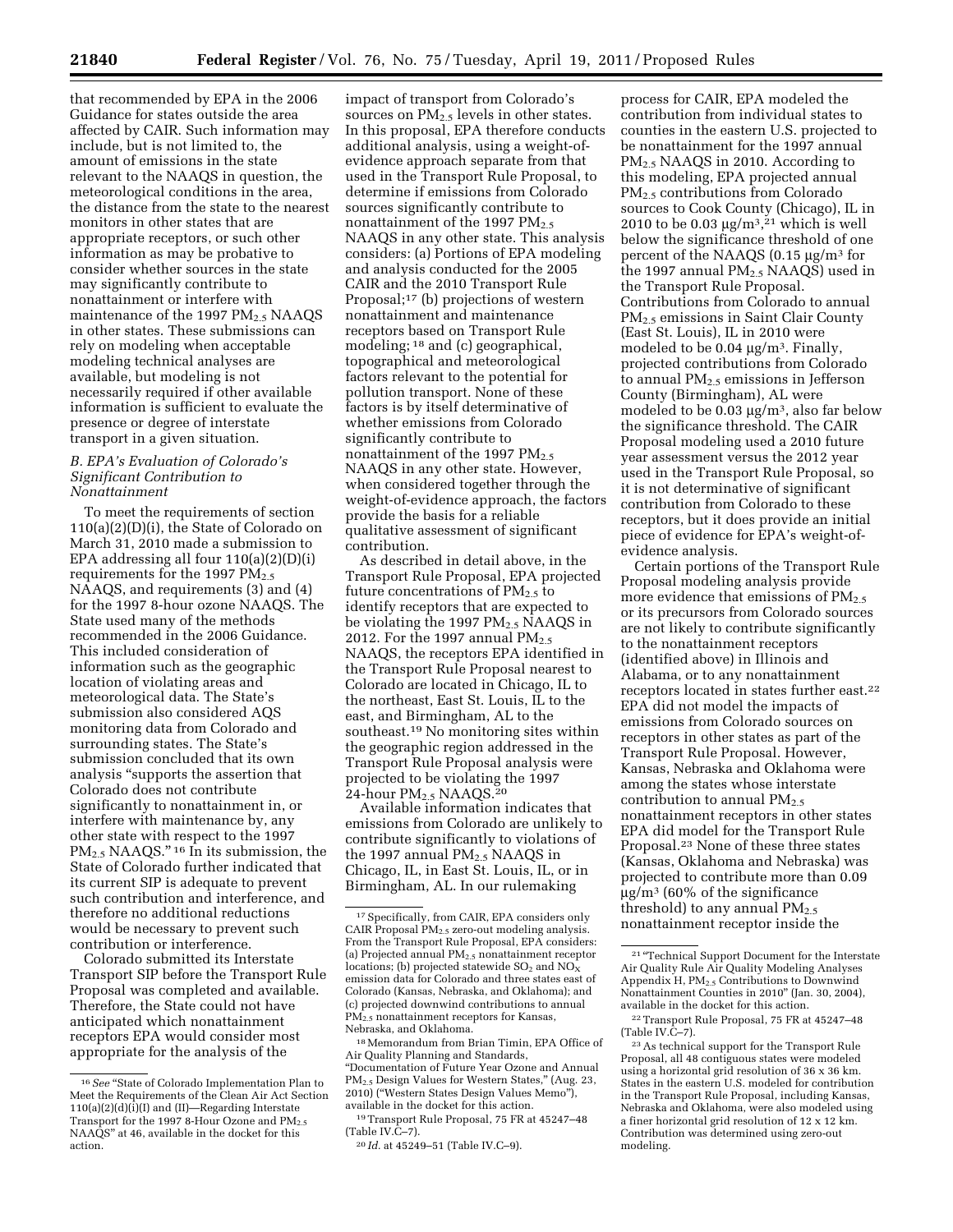Transport Rule Proposal domain in 2012.24

For the Transport Rule Proposal, EPA projected total emissions for  $NO<sub>x</sub>$  and  $SO<sub>2</sub>$ , the two major precursors for  $PM<sub>2.5</sub>$ , for each of the 48 contiguous states in 2012 and 2014. Colorado's  $NO<sub>x</sub>$  and  $SO<sub>2</sub>$ emissions were generally less than or similar to those in Kansas, Oklahoma and Nebraska.25 Under prevailing meteorological conditions, all three states are typically downwind from Colorado and upwind of the nonattainment receptors in the eastern U.S. Furthermore, emissions from Colorado must travel a greater distance (compared to these three states) to reach nonattainment receptors in the eastern U.S.26 Though distance by itself is not an obstacle to long range transport of PM<sub>2.5</sub> and/or its precursors, and therefore by itself not determinative of significant contribution, greater distance provides greater opportunities for  $PM_{2.5}$ and precursor dispersion and/or removal from the atmosphere due to the effect of winds or chemical sink processes. In summary, EPA-projected PM2.5 precursor emissions from Colorado are lower or similar to those in Kansas, Nebraska or Oklahoma, and, based on geography and meteorology, emissions from these three states are more likely to reach nonattainment receptors in the eastern U.S. than are emissions from Colorado. Therefore, because Kansas, Nebraska and Oklahoma are each well below the significance threshold for contribution for the annual PM2.5 NAAQS in the Transport Rule Proposal, Colorado is likely to be even further below the significance threshold. This consideration, along with the 2004 CAIR Proposal modeling, when taken into account under the weight-of-evidence approach, shows that Colorado emissions are very unlikely to contribute significantly to violations of the 1997 annual  $PM<sub>2.5</sub>$  standard at

26At the shortest possible distance for each measurement, the eastern Colorado border is approximately 320 miles west of the eastern Nebraska border, 370 miles west of the eastern Kansas border, and 410 miles west of the eastern Oklahoma border. It should be noted that the measured distance represents that of the straight (and shortest) path, which does not reflect the more circuitous paths typically followed by air parcels.

nonattainment receptors in Illinois, Alabama or any states further east.

To assist in the evaluation of whether emissions from a state's sources contribute significantly to nonattainment of the NAAQS in western states, EPA has also developed an analysis identifying monitors projected to be in nonattainment or at risk for maintenance of the NAAQS within a modeling domain that includes the western states. The analysis presented in the memo, ''Documentation of Future Year Ozone and Annual PM<sub>2.5</sub> Design Values for Western States," 27 (''Western State Design Values Memo'') uses model results from the Transport Rule Proposal based on a continental U.S. 36 km grid, which is coarser than the final 12 km grid used in the Transport Rule for the eastern states. Though the 36 km grid is more coarse, EPA considers these modeling results sufficient to determine the appropriate nonattainment and maintenance receptors for analysis of interstate transport from Colorado to other western states. In identifying these receptors, the Western States Design Values Memo takes the same approach as the Transport Rule Proposal (5 year weighted average design values to project 2012 concentrations).28 For the 1997 annual PM<sub>2.5</sub> NAAQS, the nonattainment receptors identified in the Memo are all located in southern and central California, and the nonattainment receptor nearest to Colorado is located in San Bernardino, CA.

In the Western States Design Values Memo, EPA did not calculate interstate  $PM<sub>2.5</sub>$  contributions to or from western states. Therefore, EPA is using a weightof-evidence approach to determine if the emissions from Colorado sources contribute significantly to nonattainment for receptors in San Bernardino, CA, or other nonattainment receptors in California further west. Distance and topography, although not determinative by themselves, indicate that PM2.5 transport from Colorado to California is unlikely. The southwestern corner of Colorado is approximately 500 miles from San Bernardino, making distance an obstacle for  $PM_{2.5}$  emissions transport. Moreover, the mountainous topography between Colorado's sources and California's nearest nonattainment receptors presents a large obstacle to PM2.5 transport. The prevailing wind orientation also provides evidence that Colorado's emissions are unlikely to contribute significantly to nonattainment of the 1997 annual  $PM_{2.5}$ 

NAAQS in California. West of the Continental Divide the prevailing winds generally move from south-westerly, westerly, or north-westerly directions, as indicated by the typical movement of weather systems.

Finally, projected design values presented in the Western States Design Values Memo provide some evidence that significant contribution from Colorado sources to annual  $PM_{2.5}$ nonattainment receptors in California is unlikely. The highest projected average PM2.5 design value for 2012 in Colorado is 9.36 μg/m3, or 64% of the 1997 annual PM2.5 NAAQS.29 The highest projected average PM2.5 design value for 2012 throughout Utah, Arizona and Nevada, the states between Colorado and California, is 12.7  $\mu$ g/m<sup>3</sup>, or 84.6% of the NAAQS.30 Given the distance between Colorado sources and California nonattainment receptors, the intervening mountainous topography, the general west-to-east direction of transport winds in the western U.S., and the low projected  $PM_{2.5}$  design values in Colorado and intervening states, the weight-of-evidence makes it reasonable to conclude that Colorado sources are very unlikely to contribute significantly to nonattainment of the 1997 annual PM2.5 NAAQS in California.

EPA did not project 2012 design values for the 1997 24-hour  $PM_{2.5}$ NAAQS in the Western States Design Values Memo. EPA therefore used the most recent AQS monitoring data to determine the monitor nearest to Colorado with a design value above the 1997 24-hour  $PM<sub>2.5</sub> NAAQS$ . Based on recent monitoring data (2009 design values), the highest 24-hour  $PM_{2.5}$ design value in 47 of the 48 states of the continental U.S. (not including California) is 50  $\mu$ g/m<sup>3</sup>, which is well below the level of the 1997 24-hour PM<sub>2.5</sub> NAAQS of 65  $\mu$ g/m<sup>3</sup>.<sup>31</sup> In California, the most recent (2009) 24-hour PM2.5 design values show that the monitor nearest Colorado that might be violating the 1997 24-hour  $PM_{2.5}$ NAAQS is in Bakersfield.32 Transport of emissions from Colorado sources to PM2.5 receptors in Bakersfield is very unlikely, based on a similar weight-ofevidence analysis as for San Bernardino above. Bakersfield is roughly 570 miles from the nearest Colorado border. The topography between Colorado sources and California monitors is largely

<sup>24</sup>Transport Rule Proposal, 75 FR at 45255 (Table IV.C–13).

<sup>25</sup>See ''Technical Support Document (TSD) for the Transport Rule Docket ID No. EPA–HQ–OAR– 2009–0491. Emission Inventories'' at 40–43 (June 2010). Based on these projections, in 2012, Kansas will have higher NO<sub>x</sub> (~24%) and SO<sub>2</sub> (~35%)<br>emissions than Colorado, Oklahoma will have higher NO<sub>X</sub> (~54%) and SO<sub>2</sub> (~147%) emissions than Colorado, and Nebraska will have lower  $NO<sub>x</sub>$  $(-23\%)$  and higher SO<sub>2</sub> (~94%) emissions than Colorado.

<sup>27</sup>Supra n. 18.

<sup>28</sup> *Id.* at 5.

<sup>29</sup>Western States Design Values Memo, Appendix A.

<sup>30</sup> *Id.* 

<sup>31</sup> Data from EPA's Air Quality System, which is EPA's repository of ambient air quality data. (*See <http://www.epa.gov/ttn/airs/airsaqs/>*).

<sup>32</sup>The AQS design value data shows 2009 design values in Bakersfield of roughly 70 μg/m3.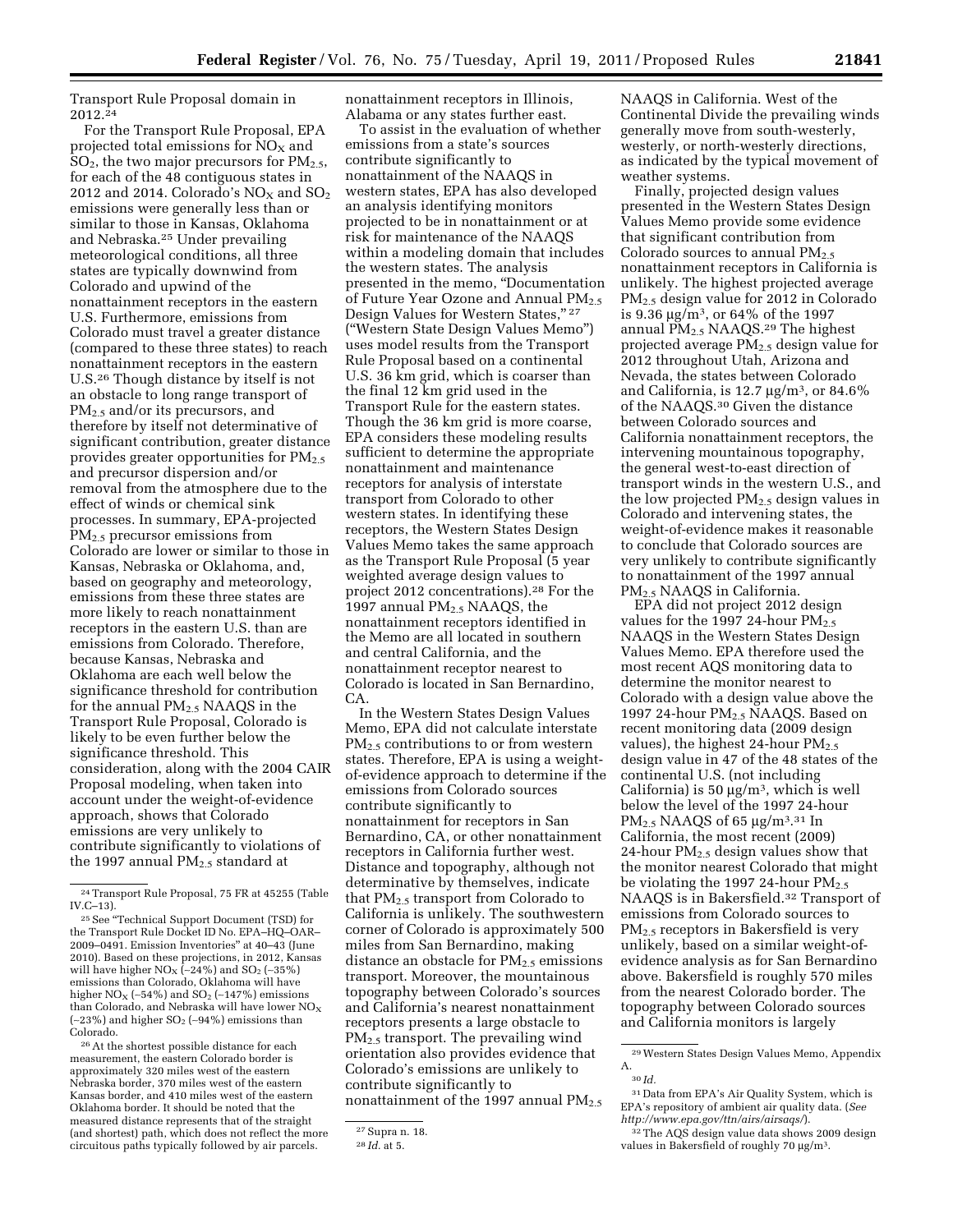mountainous, presenting an obstacle to transport of emissions. Winds typically travel west to east in the western United States, making transport of emissions from Colorado to California unlikely. Under the weight-of-evidence approach, these factors combined lead EPA to the conclusion that significant contribution from Colorado sources to 24-hour  $PM_{2.5}$ nonattainment monitors in California is very unlikely.

In conclusion, our analysis indicates that emissions of  $PM_{2.5}$  and/or its precursors from the sources in Colorado are unlikely to contribute significantly to nonattainment of the 1997 24-hour and annual  $PM<sub>2.5</sub> NAAQS$  in any other state.

#### *C. EPA's Evaluation of Colorado's Interference With Maintenance*

As discussed above, following the 2006 Guidance and consistent with EPA's approach in CAIR, Colorado's submission for section 110(a)(2)(D)(i) for the 1997  $PM_{2.5}$  NAAQS did not evaluate whether emissions from the sources in the state interfere with maintenance of these NAAQS by other states, separately from evaluation of significant contribution to nonattainment in other states. Instead, the State presumed that if Colorado sources did not significantly contribute to violations of the NAAQS in other states, then no further specific evaluation was necessary for purposes of the interference with maintenance element of section  $110(a)(2)(D)(i)(I)$ . As explained above, however, CAIR was remanded to EPA, in part because the court found that EPA had failed to give independent meaning to the ''interfere with maintenance'' requirement, a concern that EPA has addressed in the Transport Rule Proposal. However, Colorado submitted its Interstate Transport SIP without the benefit of EPA's new approach. Accordingly, we are evaluating the state's submission using additional information to address the issue of interference with maintenance.

In particular, EPA has developed an approach to identify those monitors for PM2.5 that are located in areas appropriate for consideration as receptors for evaluating the potential for inference with maintenance of the 1997 PM2.5 NAAQS. As discussed in more detail above in section A, EPA has examined data from existing monitors for three overlapping three year periods to predict what areas may have difficultly attaining the NAAQS in 2012. By identifying these monitors, EPA can then use available analytical tools to determine whether emissions from sources in a state are having an impact

on other states, and the degree of that impact.

EPA did not model the contribution of emissions from Colorado sources (because Colorado and other western states are not fully inside the Transport Rule Proposal's modeling domain) to PM2.5 maintenance receptors in other states. Therefore, EPA's assessment of whether emissions from Colorado sources interfere with maintenance in other states relies on a weight-ofevidence approach that considers relevant information (such as identification of maintenance receptors and estimates of  $PM_{2.5}$  contributions) from the Transport Rule Proposal pertaining to states within its modeling domain, modeling analysis results from other studies, additional material such as geographical, topographical and meteorological factors, and back trajectory analyses. While conclusions reached for each of the factors considered in the following analysis are not themselves determinative, consideration of these factors together provides a reliable qualitative conclusion that emissions from Colorado are not likely to interfere with maintenance of the 1997  $PM_{2.5}$  NAAQS at monitors in other states.

It should be noted that the maintenance receptors analyzed are separate from the nonattainment receptors analyzed for purposes of significant contribution to nonattainment. EPA is evaluating impacts on these monitors specifically to address the independent interference with maintenance requirement of section  $110(a)(2)(D)(i)(I)$ . However, the maintenance receptors in Cook County, IL are geographically close to the nonattainment receptors in that same county, especially relative to the distance from Colorado. The following analysis therefore uses similar evidence to evaluate interference with maintenance as that used for the evaluation of the potential for significant contribution to nonattainment. EPA uses similar evidence only because these nonattainment and maintenance receptors are in similar locations, and recognizes that the two types of receptors are analytically distinct.

In connection with the Transport Rule Proposal, EPA evaluated monitor data for states within the geographic scope of that rulemaking to project future concentrations of  $PM<sub>2.5</sub>$  to identify receptors that are expected to have difficulty maintaining compliance with the NAAQS in 2012, referred to as maintenance receptors. For the 1997 annual  $PM<sub>2.5</sub> NAAGS$ , this analysis identified 16 maintenance receptors in

its modeling analysis domain (i.e. states east of the Rocky Mountains). The maintenance receptors for the 1997 PM2.5 NAAQS nearest to Colorado are two monitoring sites located in Cook County, Illinois in the Chicago area, and a monitoring site in Harris County, Texas, in the Houston-Galveston-Brazoria area. For the 1997 24-hour PM2.5 NAAQS, EPA did not evaluate maintenance receptors because there were no violations of these standards in the 37 states east of the Rockies.<sup>33</sup>

EPA analyzed contribution of annual PM2.5 emissions from Colorado sources to maintenance receptors in Cook County, Illinois using the same evidence as was used in Section B of this action to determine the potential impact of Colorado sources on the projected nonattainment receptor in the same county. As noted in that section, modeling conducted for the 2004 CAIR Proposal projected 2010 emissions from Colorado sources to contribute 0.03 μg/  $m<sup>3</sup>$  annual PM<sub>2.5</sub> emissions to Cook County, just 20% of the significance threshold  $(0.15 \text{ µg/m}^3)$  for interference with maintenance used in the Transport Rule Proposal for the 1997 annual  $PM_{2.5}$ NAAQS. The CAIR Proposal modeling therefore provides the initial evidence not determinative by itself—that emissions from Colorado sources are not likely to interfere with maintenance of the annual PM2.5 NAAQS in Cook County, IL.

Portions of the modeling analysis and projected emission levels calculated for the Transport Rule Proposal provide further evidence for the conclusion that emissions from Colorado sources are unlikely to interfere with maintenance at the Cook County, IL receptors. As noted above, in the Transport Rule Proposal, EPA did not directly model the impacts of emissions from Colorado, but EPA did model the impacts of emissions from other states that are within the modeling domain for the Transport Rule Proposal. Kansas and Nebraska were among the states whose interstate contribution to annual  $PM_{2.5}$ maintenance receptors in other states EPA did model for the Transport Rule Proposal.34 Neither of these two states

<sup>33</sup>Areas east of the Rockies were modeled for the Transport Rule Proposal using a 12km grid. Areas west of the Rockies were modeled using a 36km grid. EPA did not model projections for the 24-hour  $PM_{2.5}$  NAAQS in the 36km grid modeling domain. For the states included in the eastern domain, *see*  Table IV.C–13, Transport Rule Proposal, 75 FR at 45255–56.

<sup>34</sup>As technical support for the Transport Rule Proposal, all 48 contiguous states were modeled using a horizontal grid resolution of 36 x 36 km. States in the eastern U.S. modeled for contribution in the Transport Rule Proposal, including Kansas and Nebraska, were also modeled using a finer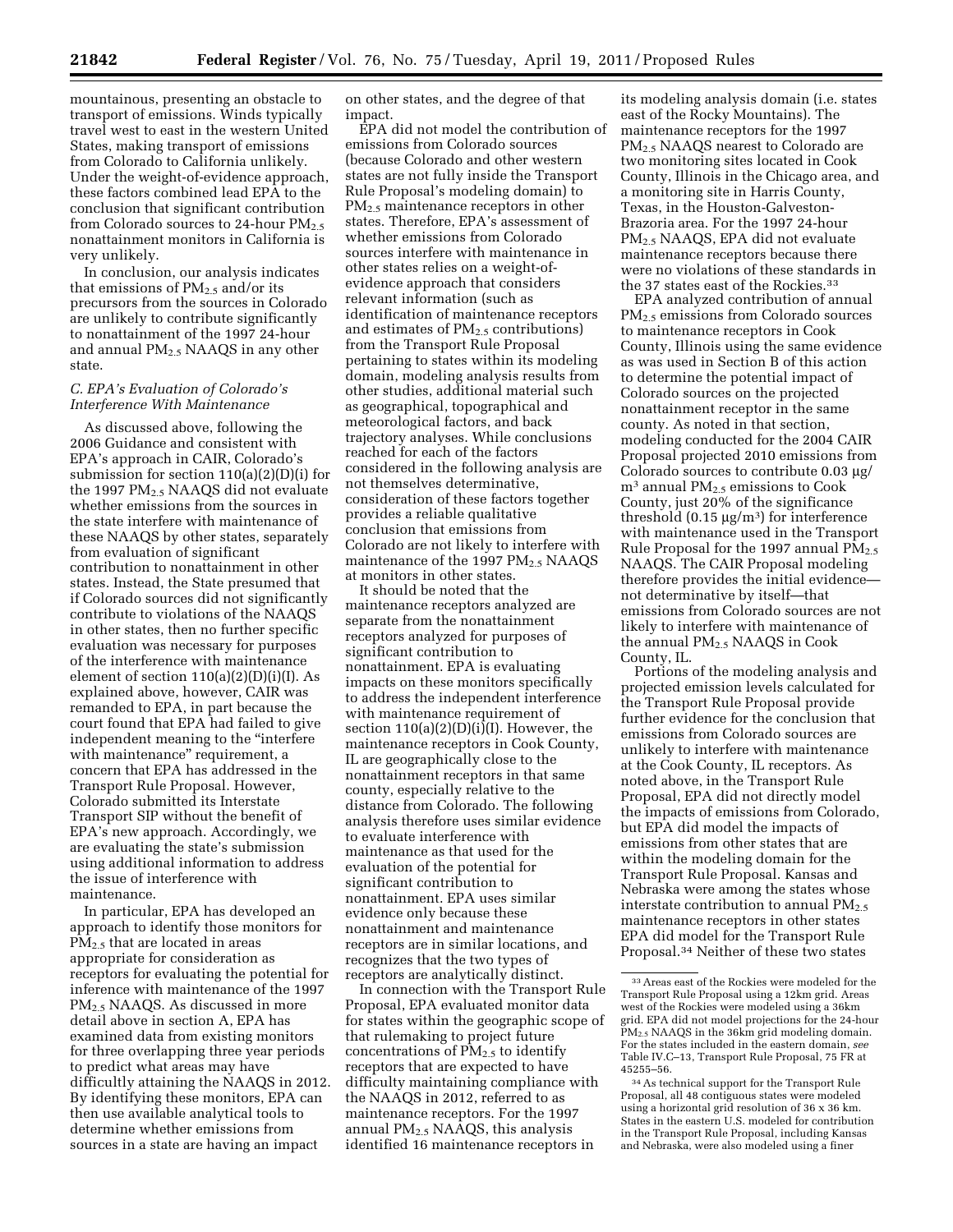(Kansas or Nebraska) was projected to contribute more than  $0.06 \mu g/m^3$ ,<sup>35</sup> or 40% of the significance threshold, to any maintenance receptor covered by the Transport Rule Proposal, which included the Cook County, IL monitors.

For the Transport Rule Proposal, EPA projected total emissions for  $NO<sub>X</sub>$  and  $SO<sub>2</sub>$ , the two major precursors for  $PM<sub>2.5</sub>$ , for each of the 48 contiguous states in 2012 and 2014. Nebraska and Kansas were each projected to have similar amounts of PM2.5 precursor emissions  $(NO<sub>X</sub>$  and  $SO<sub>2</sub>)$  to those of Colorado.<sup>36</sup> Both states are also upwind of Cook County, IL, but are much closer to the Cook County maintenance receptors than is Colorado.37 Distance by itself is not an obstacle to long range transport of  $PM_{2.5}$  and/or its precursors, and is therefore not determinative of interference with maintenance. However, with increasing distance there are greater opportunities for  $PM_{2.5}$  or precursor dispersion and/or removal from the atmosphere due to the effect of winds or chemical sink processes. In summary, EPA-projected PM<sub>2.5</sub> precursor emissions from Colorado are lower or similar to those in Kansas or Nebraska, and, based on geography and meteorology, emissions from each of these states are more likely to reach maintenance receptors in the eastern U.S. than are emissions from Colorado. Therefore, because Kansas and Nebraska are each well below the significance threshold for interference with maintenance for the annual  $PM_{2.5}$ NAAQS in the Transport Rule Proposal, Colorado is likely to be even further below the significance threshold. Based on the modeling analysis from the CAIR Proposal and the Transport Rule Proposal, the weight of evidence shows that it is very unlikely that emissions from Colorado sources would interfere with maintenance of the 1997 annual PM2.5 NAAQS at any monitor in Cook County, IL.

EPA did not calculate the impact of Colorado's emissions on the Houston area as part of the CAIR modeling

36*See* ''Technical Support Document (TSD) for the Transport Rule Docket ID No. EPA–HQ–OAR– 2009–0491. Emission Inventories'' at 40–43 (June 2010). Based on these projections, in 2012, Kansas will have higher NO<sub>X</sub> (∼24%) and SO<sub>2</sub> (∼35%) emissions than Colorado, and Nebraska will have lower NO<sub>X</sub> (~23%) and higher SO<sub>2</sub> (~94%) emissions than Colorado.

<sup>37</sup> At the shortest possible distance for each measurement, the eastern Colorado border is approximately 320 miles west of the eastern Nebraska border and 370 miles west of the eastern Kansas border.

analysis or the Transport Rule Proposal modeling analysis. EPA is therefore using other evidence in a weight-ofevidence assessment to determine if Colorado emissions interfere with maintenance of the 1997 annual  $PM_{2.5}$ NAAQS at the Harris County monitor. Our assessment considers modeling analysis from the Transport Rule Proposal, geographical and meteorological factors, and back trajectory analyses.

Oklahoma was among the states EPA modeled for the Transport Rule Proposal to estimate their interstate contribution of annual  $PM<sub>2.5</sub>$  emissions to nonattainment and maintenance monitors in other states. Oklahoma's estimated maximum contribution to any maintenance monitor covered by the Transport Rule Proposal, which included the Harris County, TX monitor, was  $0.05 \mu g/m^3$ ,<sup>38</sup> or 33% of the significance threshold.

Back trajectory analysis indicates that air parcel pathways that reach Houston will pass through Oklahoma more frequently than they will pass through Colorado.39 Because back trajectory analysis results map pathways of air parcels that may or may not transport pollutants, they cannot be considered determinative as to the transport of PM<sub>2.5</sub> and its precursors, or of the absence of such transport, from Colorado sources. However, this back trajectory analysis provides evidence that  $PM_{2.5}$  emissions and  $PM_{2.5}$ precursor emissions from Oklahoma are more likely to reach Houston than Colorado emissions, based simply on wind patterns. In addition, emissions from Oklahoma sources travel a much shorter distance to the Houston area than emissions from Colorado sources.40 Furthermore, the emissions of  $SO<sub>2</sub>$  and  $NO<sub>X</sub>$ , the two major  $PM<sub>2.5</sub>$  precursors, are significantly lower in Colorado than in Oklahoma.41 The weight of evidence from these factors combined shows that emissions from Oklahoma sources are much more likely to reach the Houston area than are emissions from Colorado sources. Given that Oklahoma is far

40The Houston area is approximately 270 miles from the nearest Oklahoma border. The Houston area is approximately 630 miles from the nearest Colorado border.

41*See* ''Technical Support Document (TSD) for the Transport Rule Docket ID No. EPA–HQ–OAR– 2009–0491. Emission Inventories'' at 40–43 (June 2010). Based on these projections, Oklahoma will have higher  $NO<sub>x</sub>$  (~54%) and  $SO<sub>2</sub>$  (~147%) emissions than Colorado in 2012.

below the Transport Rule Proposal threshold for interference with maintenance at annual  $PM_{2.5}$ maintenance receptors, including the Harris County receptor, the weight of evidence shows it is highly unlikely that Colorado sources will interfere with maintenance of the 1997 annual  $PM<sub>2.5</sub>$ NAAQS at the Harris County receptor.

As discussed above in section B, EPA developed the Western States Design Values Memo to identify nonattainment and maintenance receptors within a modeling domain that includes the western states.42 The Western States Design Values Memo analysis uses the same general approach as the Transport Rule Proposal (5 year weighted average design values to project 2012 concentrations) to project nonattainment and maintenance receptors.<sup>43</sup> For the 1997 annual  $PM_{2.5}$ NAAQS, the two maintenance receptors identified in the Western States Design Values Memo are in Orange and Los Angeles counties in California.

Distance and topography, while not determinative in of themselves, indicate that  $PM<sub>2.5</sub>$  and precursor transport from Colorado to California is unlikely. The southwestern corner of the Colorado border is approximately 545 miles from Anaheim, the city with the nearest maintenance receptor for these NAAQS. The mountainous topography between Colorado sources and California maintenance receptors also presents a large obstacle to PM<sub>2.5</sub> transport. Thus, geography and topography significantly reduce the likelihood of transport from Colorado to California's maintenance receptors.

Prevailing wind orientation also provides strong evidence that Colorado's emissions are unlikely to interfere with maintenance of the 1997 annual PM2.5 standards in California. West of the Continental Divide the prevailing winds generally move from south-westerly, westerly, or northwesterly directions, as indicated by the typical movement of weather systems. In addition, projected design values presented in the Western States Design Values Memo provide some evidence that interference with maintenance by emissions from Colorado sources to maintenance receptors for the 1997 annual PM2.5 NAAQS in California is unlikely. The highest projected average PM2.5 design value for 2012 in Colorado is 9.36 μg/m3, or 64% of the 1997 annual  $PM<sub>2.5</sub> NAAQS.<sup>44</sup>$  The highest

horizontal grid resolution of 12 x 12 km. Contribution was determined using zero-out modeling.

<sup>35</sup>Transport Rule Proposal, 75 FR at 47255 (Table IV.C–13).

<sup>&</sup>lt;sup>38</sup> Transport Rule Proposal, 75 FR at 45255 (Table IV.C-13).

<sup>&</sup>lt;sup>39</sup> See "Eight-Site SA Speciation Trends Final Report. Appendix G: Graphical Representation of the Source Apportionment Results for Houston, Texas,'' (September 24, 2003), available in the docket for this action.

<sup>42</sup>Western States Design Values Memo.

<sup>43</sup> *Id.* at 5.

<sup>44</sup>Western States Design Values Memo, Appendix A.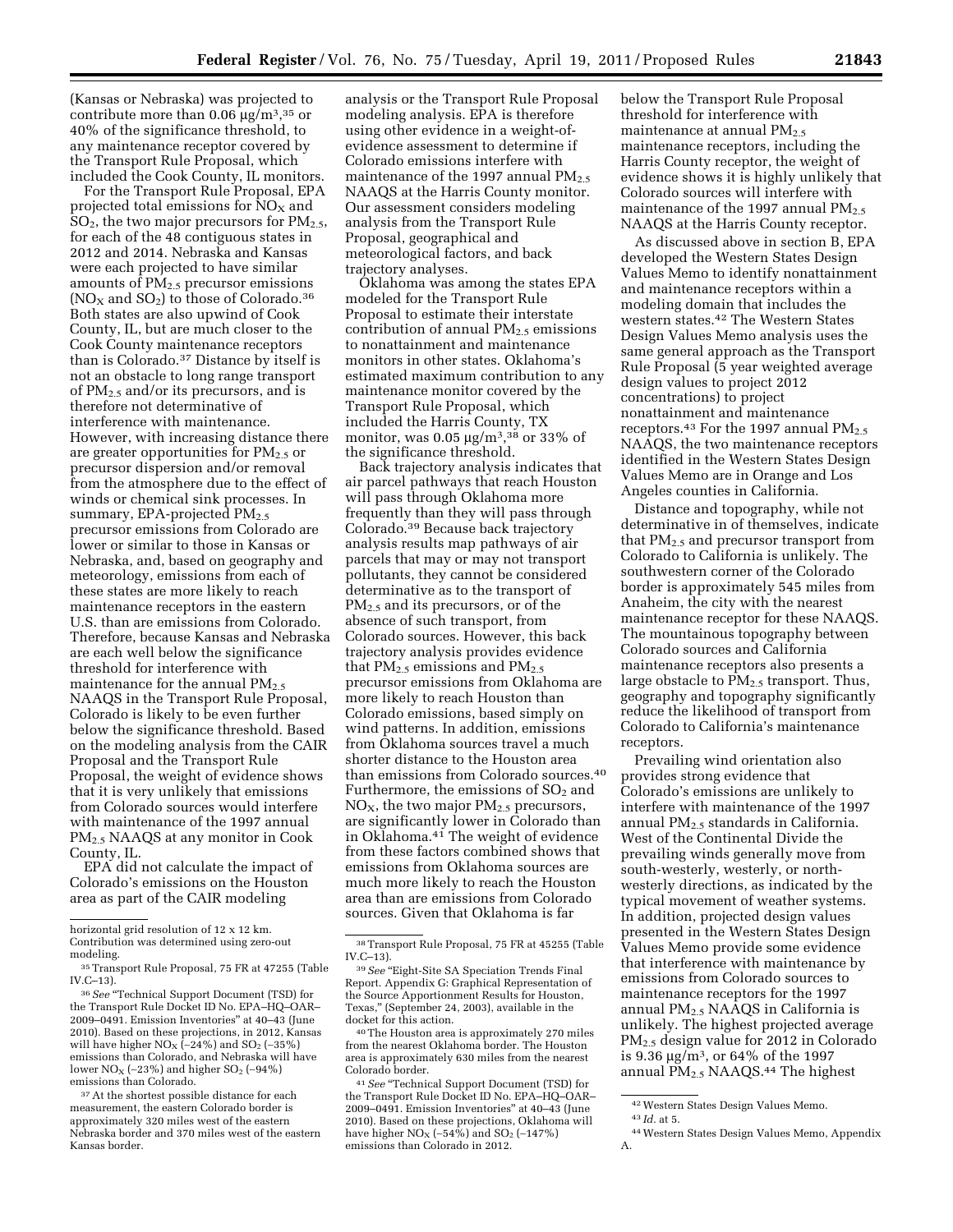projected average PM2.5 design value for 2012 throughout Utah, Arizona and Nevada, the states between Colorado and California, is 12.7  $\mu$ g/m<sup>3</sup>, or 84.6% of the NAAQS.45 Given the distance between Colorado sources and California maintenance receptors, the intervening mountainous topography, the general west-to-east direction of transport winds in the western U.S., and the low level of emissions from Colorado sources, EPA concludes that Colorado sources are not likely to interfere with maintenance of the 1997 annual PM2.5 NAAQS in California.

EPA did not project 2012 design values for the 1997 24-hour  $PM_{2.5}$ NAAQS in the Western States Design Values Memo. Based on recent monitoring data (2009 design values), the highest 24-hour  $PM_{2.5}$  design value in 47 of the 48 states of the continental U.S. (not including California) is 50 μg/ m3, which is well below the level of the 1997 24-hour PM2.5 NAAQS of 65 μg/ m3.46 Therefore, outside of California, there are no areas that we would expect to have difficulty in maintaining the 1997 24-hour PM2.5 NAAQS. In California, the most recent (2009) 24 hour  $PM_{2.5}$  design values show that the only monitors that might be at risk for maintenance of the 1997 24-hour  $PM_{2.5}$ NAAQS are in Turlock, Fresno, and Bakersfield, in the northern, central and southern sections of the San Joaquin Valley.47 Of these, the monitor located in Bakersfield is nearest Colorado.

Transport of emissions from Colorado sources to potential  $PM_{2.5}$  maintenance receptors in Bakersfield, or any monitors in California further west, is very unlikely, based on a weight-ofevidence analysis. Bakersfield is roughly 570 miles from the nearest Colorado border. The topography between Colorado sources and California monitors is largely mountainous, presenting an obstacle to transport of emissions. Transport winds typically travel west to east in the western United States, making transport

of emissions from Colorado to California unlikely. These factors combined lead EPA to the conclusion that interference with maintenance by Colorado sources at 1997 $\mathrm{PM_{2.5}}$ NAAQS maintenance receptors in California is very unlikely.

In conclusion, our analysis of the weight of evidence indicates that emissions of  $PM<sub>2.5</sub>$  and/or its precursors from the sources in Colorado are unlikely to interfere with maintenance of the 1997 24-hour and the annual PM<sub>2.5</sub> NAAQS by any other state.

# *D. EPA's Evaluation of Colorado's Prevention of Significant Deterioration (PSD)*

The third element of section  $110(a)(2)(D)(i)$  requires a SIP to contain adequate provisions prohibiting emissions that interfere with any other state's required measures to prevent significant deterioration of its air quality  $(CAA$  section  $110(a)(2)(D)(i)(II)$ ). EPA's 2006 Guidance made recommendations to states for making SIP submissions to meet this requirement with respect to both the 1997 8-hour ozone and  $PM_{2.5}$ NAAQS.

The 2006 Guidance states that the PSD requirement of section  $110(a)(2)(D)(i)(II)$  may be met by the State's confirmation in a SIP submission that new major sources and major modifications in the State are subject to PSD and (if the State contains a nonattainment area for the relevant pollutant) Nonattainment New Source Review (NNSR) programs that implement the relevant standards.48 The Guidance explains that the requirements for PSD and NNSR programs include provisions that protect air quality in other states. Specifically, a PSD permit may not be issued unless the new or modified source demonstrates that emissions from the construction or operation of the facility will not cause or contribute to air pollution in any area—including areas in other States that exceeds any NAAQS or any maximum allowable increase (i.e., PSD

increment).49 An NNSR permit may not be issued unless the new or modified source shows it has obtained sufficient emissions reductions to offset increases in emissions of the pollutants for which an area is designated nonattainment, consistent with reasonable further progress toward attainment.50 Because the PSD and NNSR permitting programs currently applicable in each area require a demonstration that new or modified sources will not cause or contribute to air pollution in excess of the NAAQS in neighboring states or that sources in nonattainment areas procure offsets, States may satisfy the requirement of section 110(a)(2)(D)(i)(II) regarding other States' required measures to prevent significant deterioration of air quality by submitting SIPs confirming that new major sources and major modifications in the State are subject to PSD and (if applicable) NNSR programs that implement the relevant standards.

1. PSD and NNSR SIP Requirements for the 1997 8-Hour Ozone NAAQS

On November 29, 2005, EPA published the Phase 2 implementation rule for the 1997 8-hour ozone NAAQS (''Phase 2 Rule'').51 For ozone nonattainment areas, the Phase 2 Rule requires revisions to States' NNSR SIPs to implement the requirements of the CAA Amendments of 1990, as applicable based on each area's classification for the ozone standard.52 Specifically, the Phase 2 Rule requires that NNSR SIPs apply all NNSR requirements that apply to major sources of volatile organic compounds (VOCs) to major  $NO<sub>x</sub>$  emissions sources, except where a  $NO<sub>x</sub>$  waiver applies under section 182(f) of the Act.53 In addition, NNSR SIPs must include provisions establishing the applicable major stationary source thresholds, significant emissions rates, and offset ratios for VOCs and NO<sub>X</sub> based on each area's classification, as listed in Table 1.54

# TABLE 1-VOC AND NO<sub>X</sub> THRESHOLDS AND OFFSET RATIOS BY OZONE CLASSIFICATION

| Classification             | Subpart 1 <sup>55</sup> | Marginal | Moderate | Serious                                                              | Severe | Extreme |
|----------------------------|-------------------------|----------|----------|----------------------------------------------------------------------|--------|---------|
| Offset Ratio <sup>56</sup> |                         |          |          | 1 to 1    1.1 to 1    1.15 to 1    1.2 to 1    1.3 to 1    1.5 to 1. |        |         |

<sup>45</sup> *Id.* 

50 42 U.S.C. 7503(a)(1); 40 CFR 51.165(a)(3).

54 40 CFR 51.165(a)(1)(iv), (a)(1)(v), (a)(1)(x), (a)(8), (a)(9).

<sup>46</sup> Data from EPA's Air Quality System, which is EPA's repository of ambient air quality data. (*See* 

<sup>&</sup>lt;sup>47</sup> The AQS design value data shows that in 2009 design values at monitors in these locations ranged

from 60 μg/m3 in Fresno and Turlock, to 70 μg/m3 in Bakersfield.

<sup>48</sup> 2006 Guidance at 6.

<sup>49</sup> 42 U.S.C. 7475(a)(3); 40 CFR 51.166(k).

<sup>51</sup> 70 FR 71612.

<sup>52</sup>*See* 70 FR at 71675, 71698–99.

<sup>53</sup> 40 CFR 51.165(a)(8).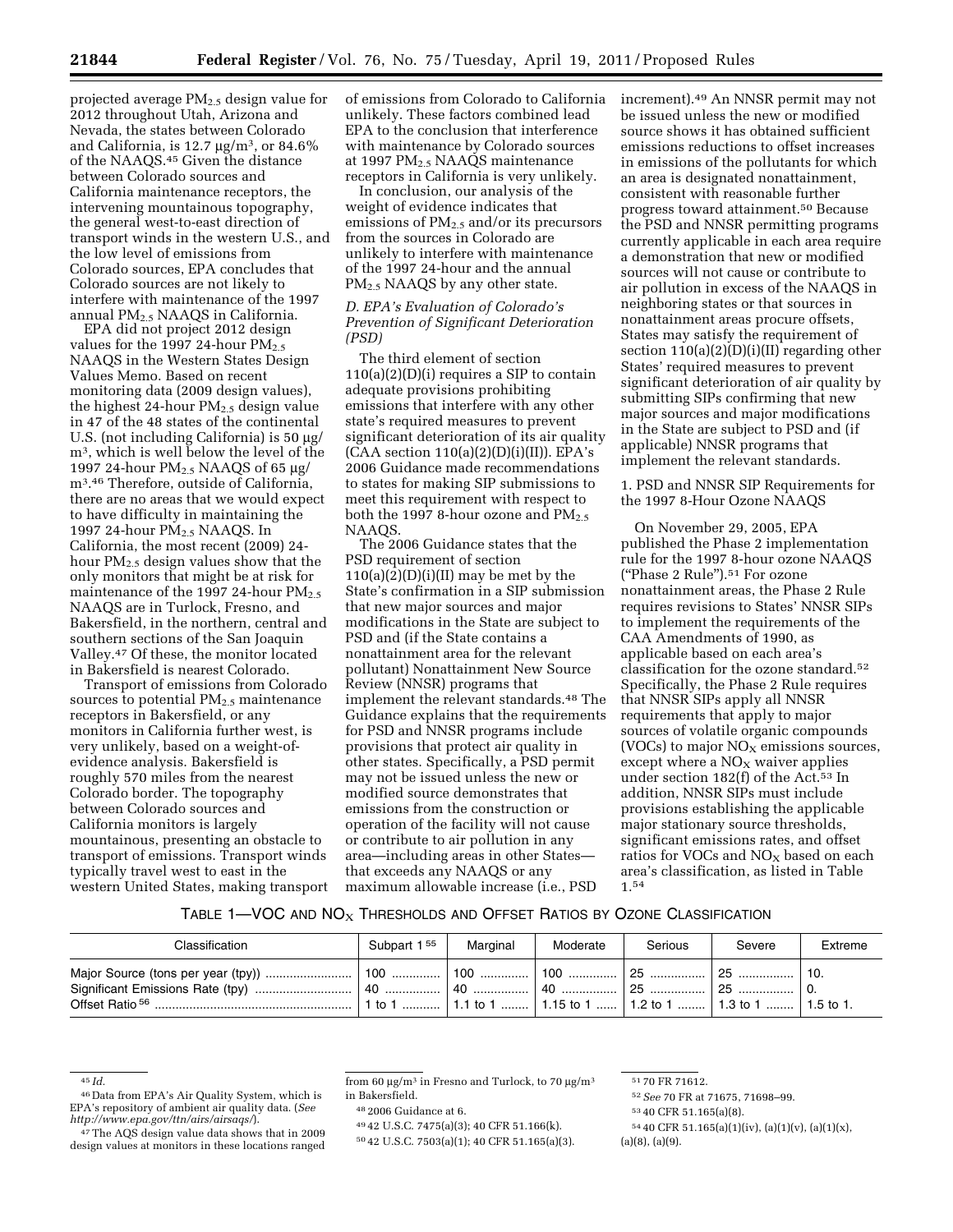For areas designated unclassifiable/ attainment for the 1997 ozone NAAQS, the Phase 2 Rule requires revisions to PSD SIPs to require explicit identification of NOx as an ozone precursor.57 States were required to submit the relevant PSD and NNSR SIP revisions to address the 1997 8-hour ozone NAAQS by June 15, 2007.58 In the 2006 Guidance, issued before the deadline for States to submit the SIP revisions described above, EPA recommended States make a submission confirming they were on track to meet this deadline. At that point, Colorado had no areas designated nonattainment for ozone. However, on November 20, 2007, the Denver Metropolitan Area/ North Front Range (''DMA/NFR'') area was designated nonattainment for the

1997 8-hour ozone standard and, consistent with the approach taken in the Phase 1 ozone implementation rule,59 was made subject solely to the requirements of subpart 1 discussed above. Subsequently, the D.C. Circuit Court of Appeals vacated those elements of EPA's Phase 1 ozone implementation rule that placed areas solely under the implementation requirements of subpart 1.60 As a result, areas such as the DMA/ NFR are now referred to as ''former subpart 1 areas.'' EPA has proposed to classify the DMA/NFR under subpart 2 of part D, title I of the Act as a "marginal" area but has not yet finalized this rulemaking.61 In the interim, the DMA/NFR area is still subject to the subpart 1 requirements discussed above.

In Colorado's March 31, 2010 submission, the State cites August 17, 2006 revisions to Colorado Regulation No. 3 Part D to assert that they are on track to meet the requirements of the Phase 2 Rule within three years of the DMA/NFR November 20, 2007 nonattainment designation. In this action, EPA proposes to approve portions of the August 17, 2006 revisions, submitted to EPA August 1, 2007, that implement the Phase 2 Rule. Specifically, we propose approval of the sections that adopt language to treat nitrogen oxides as an ozone precursor. Other portions of the August 17, 2006 revisions are being acted upon separately. The sections that we propose to approve are set out in the table below.

| Provision location in<br>Colorado's 8/17/06 Reg 3<br><b>Revision</b> | Description of provision—language adopted August 17, 2006 to conform to<br>the Phase II Ozone Implementation Rule is underlined                 | Corresponding provision in<br>40 CFR 51.166 |
|----------------------------------------------------------------------|-------------------------------------------------------------------------------------------------------------------------------------------------|---------------------------------------------|
| D—II.A.22.a                                                          | Significant Emissions Increase or Net Emissions Increase (at a major source)<br>that is significant for VOCs or $NOx$ is significant for ozone. | 40 CFR 51.166(b)(2)(ii).                    |
| D-II.A.24.d                                                          |                                                                                                                                                 | 40 CFR 51.166(b)(1)(ii).                    |
| D-II.A.38.c                                                          |                                                                                                                                                 | 40 CFR 51.166(b)(49)(i).                    |
| D-II.A.42.a                                                          | Significant rate of emissions for ozone means 40 tons per year of VOCs or<br>$NO_{X}$ .                                                         | 40 CFR 51.166(b)(23)(i).                    |

These revisions are contained with Colorado's rules for its SIP-approved PSD program. Colorado also has a generic SIP-approved NNSR program that applies in any nonattainment area and that relies on the definitions provided in the PSD program, but separately imposes requirements that sources achieve the lowest achievable emission rate ("LAER") and obtain offsets in a ratio greater than one to one. As a result of the structure of Colorado's NNSR program, the revisions to the PSD program discussed above also apply to it. Under these revisions, the State's SIPapproved NNSR program meets the currently applicable requirements of the Phase 2 Rule (prior to reclassification of the DMA/NFR nonattainment area) and satisfies the requirements for the PSD element of  $110(a)(2)(D)(i)$  for the 1997 8-hour ozone NAAQS.

Colorado's March 31, 2010 Interstate Transport SIP submission is consistent with the 2006 Guidance, when considered in conjunction with the

Colorado PSD program revisions that EPA is also proposing to approve in this action. EPA's proposed approval of Colorado's Interstate Transport SIP for the purposes of meeting the third element of section 110(a)(2)(D)(i) is contingent upon the final approval of the PSD program revisions in the form specified in EPA's proposed approval, referenced above. Colorado's SIP regulations for its PSD program were federally-approved and made part of the SIP on September 2, 1986.62 EPA is proposing to approve, concurrent with this action, Colorado's PSD rule revisions incorporating into the State's regulations the provisions of EPA's November 29, 2005 Phase 2 rule that treat  $NO<sub>x</sub>$  as a precursor for ozone for the 1997 8-hour ozone NAAQS.<sup>63</sup>

2. PSD SIP Requirements for the 1997 PM2.5 NAAQS

Colorado has no areas designated nonattainment for  $PM_{2.5}$  and correspondingly no NNSR program for

PM2.5. EPA thus considers only whether Colorado's SIP-approved PSD program satisfies the requirements of the PSD element of  $110(a)(2)(D)(i)$  for the 1997 PM2.5 NAAQS. First, the 2006 Guidance noted that EPA had not yet established PSD increments for  $PM_{2.5}$  and therefore, at that point it was difficult for states to determine if additional measures were needed to satisfy the requirements of the PSD element of section 110(a)(2)(D)(i). However, in a final rule published October 20, 2010, EPA established PM<sub>2.5</sub> increments.64 EPA set an applicability date of October 20, 2011 for the new increments and required States with SIP-approved PSD programs to submit updates incorporating these increments by July 20, 2012.65 At this point, though, incorporation of the  $PM_{2.5}$  increments is not required to satisfy the PSD element of section 110(a)(2)(D)(i).

The 2006 Guidance also discusses the use of  $PM_{10}$  as a surrogate for  $PM_{2.5}$  in PSD programs. As recommended in the 2006 Guidance, Colorado's SIP declares

62 51 FR 31125.

64 75 FR 64864.

<sup>&</sup>lt;sup>55</sup> Although the "subpart 1" category is not a classification, the general requirements of subpart 1, part D of title I of the CAA apply in all ozone nonattainment areas (to the extent they are not superseded by the more specific requirements of subpart 2), including those areas now referred to as ''former subpart 1 areas'' under the DC Circuit Court of Appeals' vacatur of certain elements of EPA's Phase 1 ozone implementation rule. See *S. Coast Air Quality Mgmt. Dist.* v. *EPA,* 472 F.3d 882 (DC Cir. 2006), reh'g denied, 489 F.3d 1245 (clarifying

that the vacatur was limited to the issues on which the court granted the petitions for review).

<sup>56</sup>For any nonattainment area classified as severe or extreme, if the approved plan requires all existing major sources in such an area to use BACT to control VOC and  $NO<sub>X</sub>$ , then the ratio must be at least 1.2 to 1. CAA sections 182(d)(2), (e)(1) and 182(f).

<sup>57</sup>*See* 70 FR at 71679, 71699–700; 40 CFR 51.166(b)(1)(ii), (b)(2)(ii), (b)(23)(i).

<sup>58</sup> 70 FR at 71683.

<sup>59</sup>*See* 69 FR at 23951 (Apr. 30, 2004).

<sup>60</sup>*See S. Coast Air Quality Mgmt. Dist.* v. *EPA,*  472 F.3d 882 (DC Cir. 2006), reh'g denied, 489 F.3d 1245.

<sup>61</sup> 74 FR 2936, 2944 (Jan. 16, 2009).

<sup>63</sup> 70 FR at 71698–700.

<sup>65</sup> *Id.* at 64887–88, 64898.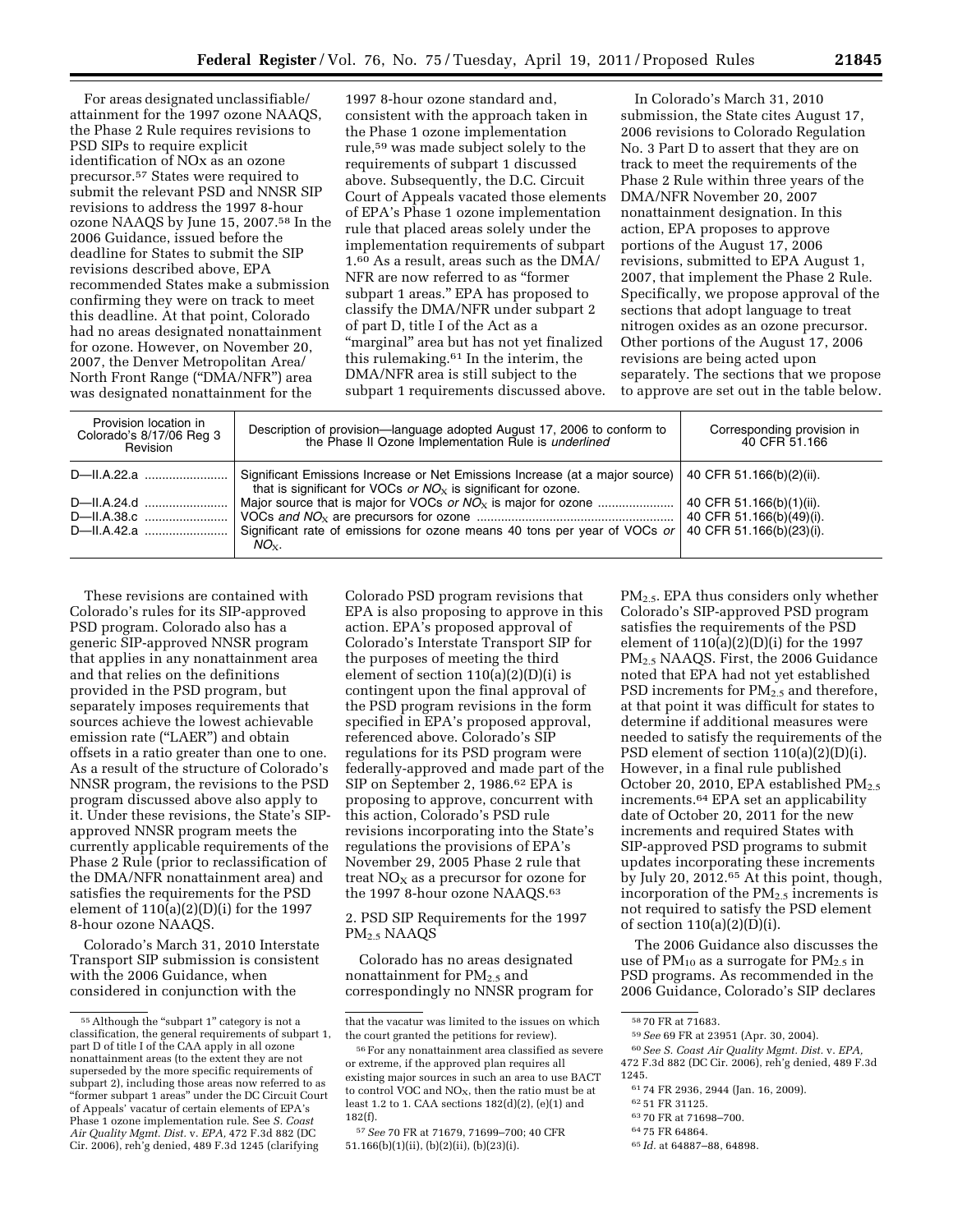that the State will follow EPA's interim guidance on use of  $PM_{10}$  as a surrogate for  $PM_{2.5}$ .<sup>66</sup> In response to EPA's request of December 1, 2010, the Colorado Air Pollution Control Division, in a January 13, 2011 letter to the EPA Region 8 Air Program, has clarified an ambiguity in its interpretation of the interim guidance.67 The letter states that, until the guidance is ended or replaced, Colorado will apply it consistent with EPA's interpretation of the federal case law relevant to the use of the  $PM_{10}$ Surrogate Policy.68 The State will also take into account the limits provided in the policy itself, such as the need to identify the technical difficulties that justify the application of the policy in each specific case.69 With that clarification, the Colorado Interstate Transport SIP satisfies the requirements of the third element of section 110(a)(2)(D)(i) for the 1997  $PM_{2.5}$ NAAQS.

# 3. PSD SIP Requirements for Greenhouse Gases

EPA notes a potential inconsistency between Colorado's Interstate Transport SIP submission and EPA's recently promulgated rule, ''Limitation of Approval of Prevention of Significant Deterioration Provisions Concerning Greenhouse Gas Emitting-Sources in State Implementation Plans'' (''PSD SIP Narrowing Rule'').70 In the PSD SIP Narrowing Rule, EPA withdrew its previous approval of Colorado's PSD program to the extent that it applied PSD permitting to greenhouse gas (GHG) emissions increases from GHG-emitting sources below thresholds set in EPA's June 3, 2010 "Prevention of Significant" Deterioration and Title V Greenhouse Gas Tailoring Rule" ("Tailoring Rule").<sup>71</sup> EPA withdrew its approval on the basis that the State lacked sufficient resources to issue PSD permits to such sources at the statutory thresholds in effect in the previously-approved PSD program. After the PSD SIP Narrowing Rule, the portion of Colorado's PSD SIP from which EPA withdrew its approval had the status of having been submitted to EPA but not yet acted upon. In Colorado's March 31, 2010 submission, Colorado relied on its PSD program as approved at that date—which was before December 30, 2010, the effective date of the PSD SIP Narrowing Rule—

71 75 FR 31514.

to satisfy the ''interference with PSD'' requirements of 110(a)(2)(D)(i). Given EPA's basis for the PSD SIP Narrowing Rule, EPA proposes approval of the Colorado Interstate Transport SIP submission in its entirety if either the State clarifies (or modifies) its submission to make clear that the State relies only on the portion of the PSD program that remains approved after the PSD SIP Narrowing Rule issued on December 30, 2010, and for which the State has sufficient resources to implement, or the State acts to withdraw from EPA consideration the remaining portion of its PSD program submission that would have applied PSD permitting to GHG sources below the Tailoring Rule thresholds.72 In the alternative, if Colorado does not take either action, EPA proposes to disapprove the Interstate Transport SIP to the extent it incorporates that portion of the previously-approved PSD program from which EPA withdrew its approval in the PSD SIP Narrowing Rule, which is the portion which would have applied PSD permitting requirements to GHG emissions increases from GHG-emitting sources below the Tailoring Rule thresholds. Such disapproval, if finalized, would not result in a need for Colorado to resubmit a SIP revision, sanctions, or a federal implementation plan (FIP).73

#### **VI. Summary of Proposed Action**

In light of the data and the weight-ofevidence analysis presented above, EPA is proposing approval of portions of the Colorado Interstate Transport SIP addressing the requirements of CAA section  $110(a)(2)(D)(i)$  for the 1997 PM<sub>2.5</sub> and 8-hour ozone NAAQS. On January 13, 2010, the Colorado AQCC adopted interstate transport SIP revisions addressing requirements (3) and (4) of CAA section  $110(a)(2)(D)(i)$  for the 1997 8-hour ozone NAAQS, and all four requirements of CAA section 110(a)(2)(D)(i) for the 1997  $PM_{2.5}$ NAAQS. Colorado submitted these revisions to EPA on March 31, 2010. Specifically, EPA is proposing to approve the language and demonstration of the March 31, 2010 submission that addresses three requirements of section 110(a)(2)(D)(i) with respect to the 1997  $PM_{2.5}$  NAAQS: (1) Prohibition of significant contribution to nonattainment of the NAAQS in any other state, (2) prohibition of interference with maintenance of the NAAQS by any other state, and (3) prohibition of

interference with other states' required measures to prevent significant deterioration of air quality. EPA is also proposing to approve the language and demonstration that addresses requirement (3) of section 110(a)(2)(D)(i)—prohibition of interference with other states' required measures to prevent significant deterioration of air quality—with respect to the 1997 8-hour ozone NAAQS.

#### **VII. Statutory and Executive Order Review**

Under the Clean Air Act, the Administrator is required to approve a SIP submission that complies with the provisions of the Act and applicable Federal regulations. 42 U.S.C. 7410(k); 40 CFR 52.02(a). Thus, in reviewing SIP submissions, EPA's role is to approve state choices, provided that they meet the criteria of the Clean Air Act. Accordingly, this action merely approves state law as meeting Federal requirements and does not impose additional requirements beyond those imposed by state law. For that reason, this action:

• Is not a "significant regulatory action'' subject to review by the Office of Management and Budget under Executive Order 12866 (58 FR 51735, October 4, 1993);

• Does not impose an information collection burden under the provisions of the Paperwork Reduction Act (44 U.S.C. 3501 *et seq.*);

• Is certified as not having a significant economic impact on a substantial number of small entities under the Regulatory Flexibility Act (5 U.S.C. 601 *et seq.*);

• Does not contain any unfunded mandate or significantly or uniquely affect small governments, as described in the Unfunded Mandates Reform Act of 1995 (Pub. L. 104–4);

• Does not have Federalism implications as specified in Executive Order 13132 (64 FR 43255, August 10, 1999);

• Is not an economically significant regulatory action based on health or safety risks subject to Executive Order 13045 (62 FR 19885, April 23, 1997);

• Is not a significant regulatory action subject to Executive Order 13211 (66 FR 28355, May 22, 2001);

• Is not subject to requirements of Section 12(d) of the National Technology Transfer and Advancement Act of 1995 (15 U.S.C. 272 note) because application of those requirements would be inconsistent with the Clean Air Act; and

• Does not provide EPA with the discretionary authority to address, as

<sup>66</sup>*See* 2006 Guidance at 7.

<sup>67</sup>Letter from Paul Tourangeau, Director, Colorado APCD, Clarifying use of PM10 Surrogacy Policy (Jan 13, 2011), available in the docket for this action.

<sup>68</sup>*See* 75 FR 6827, 6831–32 (Feb. 11, 2010).

<sup>69</sup> *Id.* at 6834.

<sup>70</sup> 75 FR 82536 (Dec. 30, 2010).

 $\rm ^{72}EPA$  specified how to accomplish this in the PSD SIP Narrowing Rule, 75 FR at 82538, 82540. 73 *Id.*